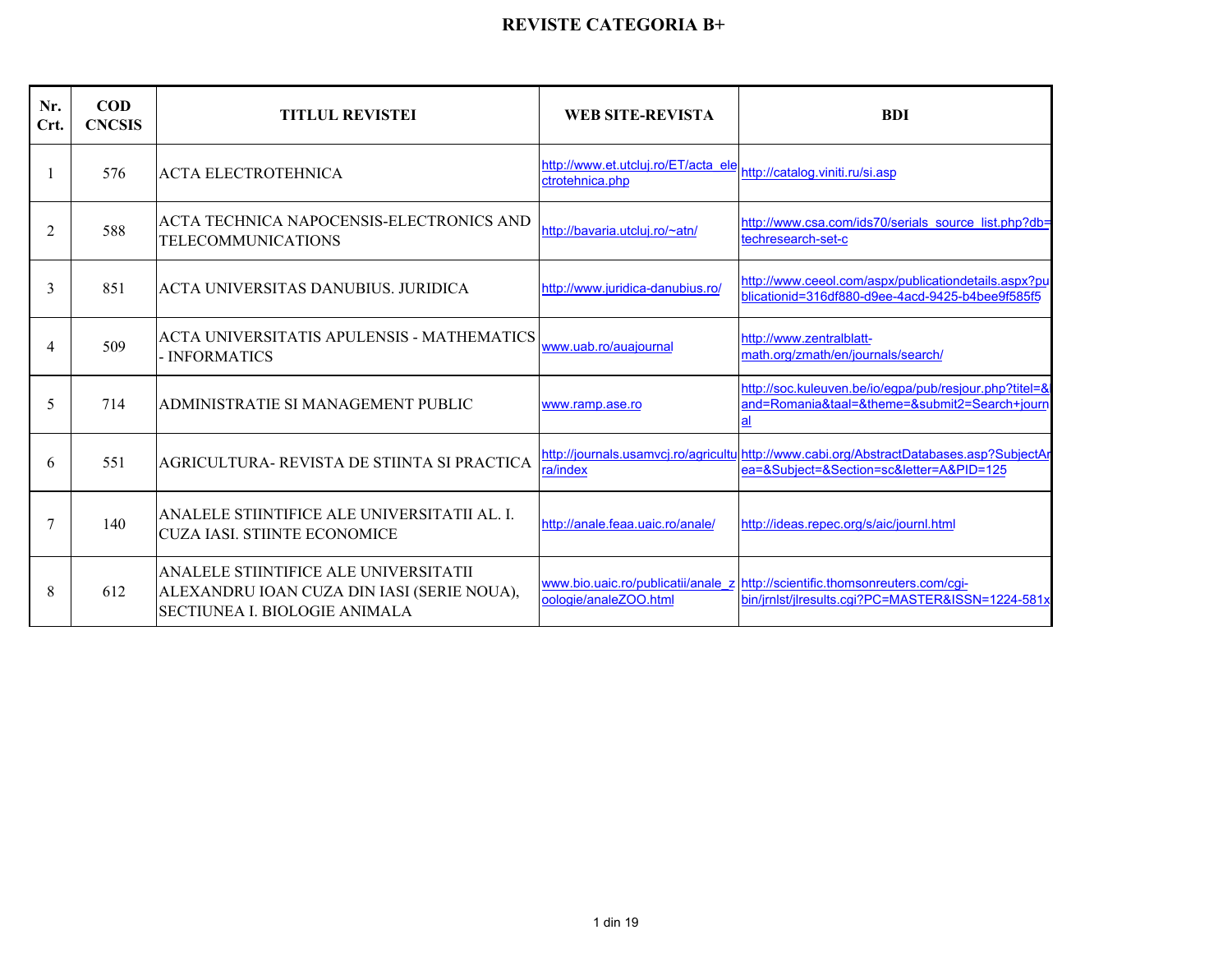| Nr.<br>Crt. | $\mathbf{COD}$<br><b>CNCSIS</b> | <b>TITLUL REVISTEI</b>                                                                                                 | <b>WEB SITE-REVISTA</b>                                                        | <b>BDI</b>                                                                                                                          |
|-------------|---------------------------------|------------------------------------------------------------------------------------------------------------------------|--------------------------------------------------------------------------------|-------------------------------------------------------------------------------------------------------------------------------------|
| 9           | 151                             | ANALELE STIINTIFICE ALE UNIVERSITATII<br>ALEXANDRU IOAN CUZA DIN IASI (SERIE NOUA)-<br>GENETICA SI BIOLOGIE MOLECULARA | ale biochimie/analeGBM.html                                                    | http://www.bio.uaic.ro/publicatii/an http://scientific.thomsonreuters.com/cgi-<br>bin/jrnlst/jlresults.cgi?PC=MASTER&ISSN=1582-3571 |
| 10          | 305                             | ANALELE UNIVERSITATII BUCURESTI - SERIA<br><b>CHIMIE</b>                                                               | http://gw-<br>chimie.math.unibuc.ro/anunivch/a<br>nalele univ chimie.html      | http://journals.indexcopernicus.com/abstracted.php?le<br>vel=2&id jour=4345                                                         |
| 11          | 327                             | ANALELE UNIVERSITATII DE VEST TIMISOARA,<br>SERIA MATEMATICA - INFORMATICA                                             | http://www.math.uvt.ro/anmath                                                  | http://www.zentralblatt-math.org/zmath/en/journals/                                                                                 |
| 12          | 14                              | ANALELE UNIVERSITATII DIN CRAIOVA, SERIA<br><b>STIINTE ECONOMICE</b>                                                   | http://stec.central.ucv.ro/anale/                                              | http://ideas.repec.org/s/aio/aucsse.html                                                                                            |
| 13          | 185                             | ANALELE UNIVERSITATII DIN CRAIOVA, SERIA<br><b>ISTORIE</b>                                                             | http://cis01.central.ucv.ro/analele                                            | http://info.scopus.com/detail/what/documents/titles200<br>9.xls                                                                     |
| 14          | 273                             | ANALELE UNIVERSITATII DIN ORADEA -<br><b>FASCICULA BIOLOGIE</b>                                                        | http://www.bioresearch.ro/revistae http://thomsonscientific.com/cgi-<br>n.html | bin/jrnlst/jlresults.cqi?PC=MASTER&ISSN=1224-5119                                                                                   |
| 15          | 428                             | ANALELE UNIVERSITATII DIN ORADEA.<br><b>FASCICOLA MATEMATICA</b>                                                       | http://stiinte.uoradea.ro/en/auofm.<br>htm                                     | http://www.zentralblatt-math.org/zmath/en/journals/                                                                                 |
| 16          | 669                             | ANALELE UNIVERSITATII DIN ORADEA-SERIA<br><b>GEOGRAFIE</b>                                                             | files/Page1766.htm                                                             | http://istgeorelint.uoradea.ro/index http://journals.indexcopernicus.com/karta.php?action=<br>masterlist&id=3951                    |
| 17          | 665                             | ANALELE UNIVERSITATII DIN ORADEA-STIINTE<br><b>ECONOMICE</b>                                                           | http://steconomice.uoradea.ro/ana<br><u>le</u>                                 | http://ideas.repec.org/s/ora/iournl.html                                                                                            |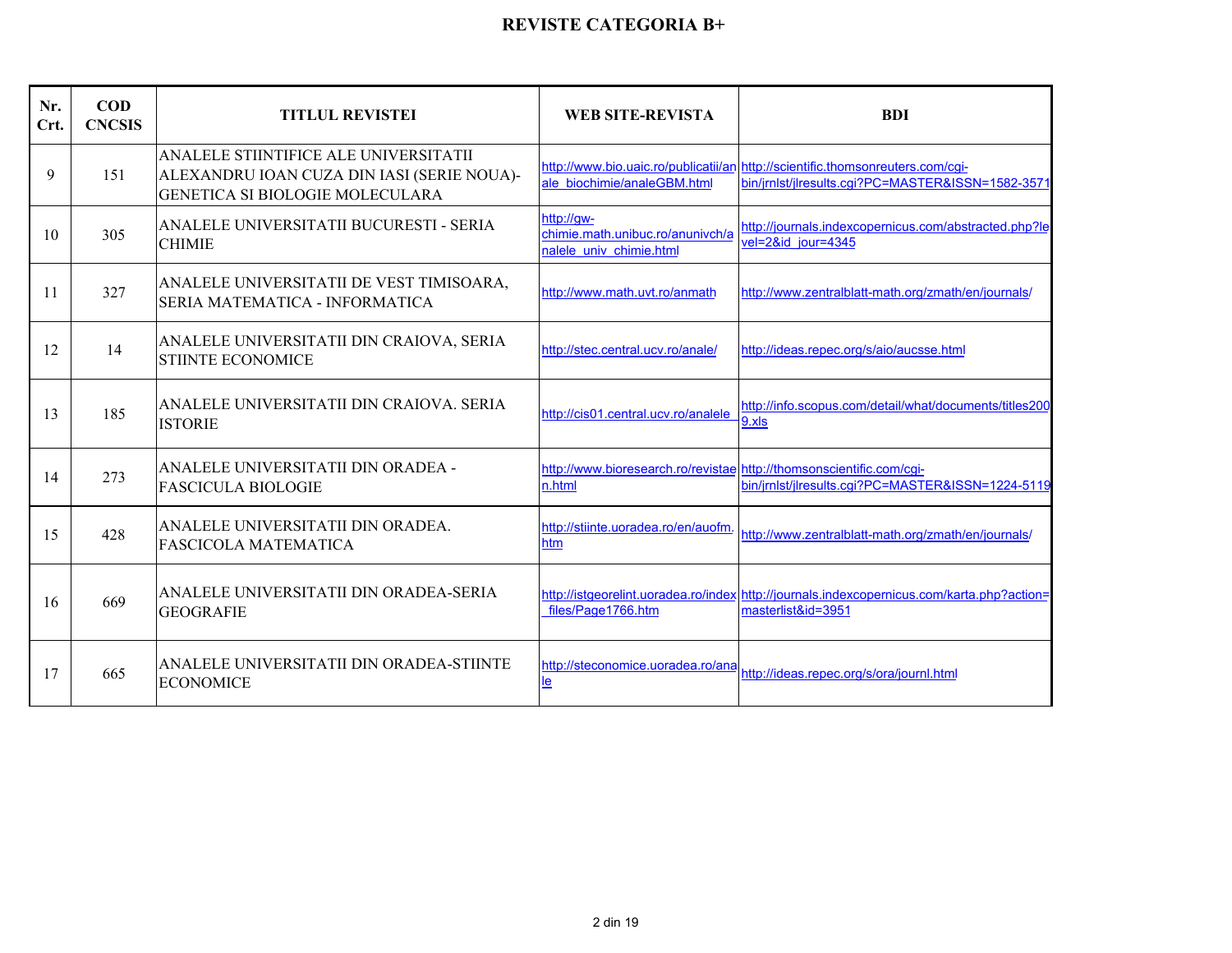| Nr.<br>Crt. | $\mathbf{COD}$<br><b>CNCSIS</b> | <b>TITLUL REVISTEI</b>                                                                                                                                                                                                               | <b>WEB SITE-REVISTA</b>           | <b>BDI</b>                                                                  |
|-------------|---------------------------------|--------------------------------------------------------------------------------------------------------------------------------------------------------------------------------------------------------------------------------------|-----------------------------------|-----------------------------------------------------------------------------|
| 18          | 215                             | ANALELE UNIVERSITATII DUNAREA DE JOS DIN<br>GALATI FASCICOLA IX METALURGIE SI STIINTA<br><b>MATERIALELOR</b>                                                                                                                         | http://www.fmet.ugal.ro           | http://www.csa.com/ids70/serials_source_list.php?db=<br>materials-set-c     |
| 19          | 222                             | ANALELE UNIVERSITATII DUNAREA DE JOS DIN<br>GALATI FASCICOLA XI CONSTRUCTII NAVALE                                                                                                                                                   | http://www.naoe.ugal.ro/anale.htm | http://www.csa.com/ids70/serials_source_list.php?db=<br>copper-set-c        |
| 20          | 220                             | ANALELE UNIVERSITATII DUNAREA DE JOS DIN<br><b>GALATI FASCICOLA XIV INGINERIE MECANICA</b>                                                                                                                                           | http://www.ann.ugal.ro/im/        | http://www.csa.com/ids70/serials_source_list.php?db=<br>mechtrans-set-c     |
| 21          | 82                              | ANALELE UNIVERSITATII DUNAREA DE JOS<br><b>GALATI. FASCICOLA I - ECONOMIE SI</b><br>INFORMATICA APLICATA; THE ANNALS OF<br>DUNAREA DE JOS UNIVERSITY OF GALATI,<br><b>FASCICLE I - ECONOMICS AND APPLIED</b><br><b>INFORMATICS</b>   | www.ann.ugal.ro/eco/index.htm     | http://www.csa.com/ids70/serials_source_list.php?db=<br>techresearch-set-c  |
| 22          | 81                              | ANALELE UNIVERSITATII DUNAREA DE JOS<br><b>GALATI. FASCICOLA V - TEHNOLOGII IN</b><br>CONSTRUCTIA DE MASINI; THE ANNALS OF<br>DUNAREA DE JOS UNIVERSITY OF GALATI,<br><b>FASCICLE V - TECHNOLOGIES IN MACHINE</b><br><b>BUILDING</b> | www.tcm.ugal.ro/Anale/index.html  | http://www.csa.com/ids70/serials source list.php?db=<br>techresearch-set-c  |
| 23          | 29                              | ANALELE UNIVERSITATII OVIDIUS - SERIA<br>EDUCATIE FIZICA SI SPORT / OVIDIUS UNIVERSITY<br>ANNALS OF SPORT AND PHYSICAL EDUCATION                                                                                                     | http://www.analefefs.ro/en/       | http://journals.indexcopernicus.com/karta.php?action=<br>masterlist&id=4261 |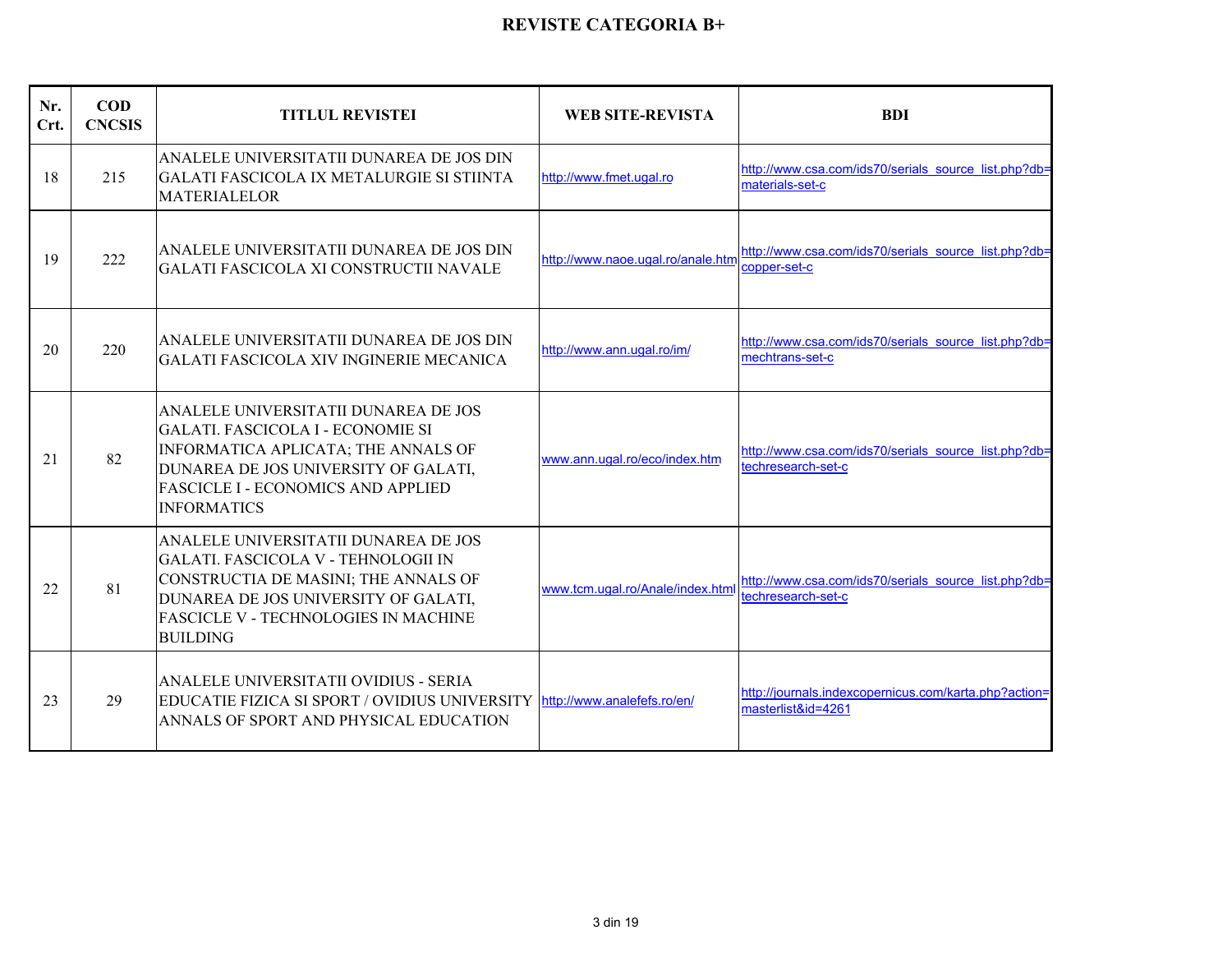| Nr.<br>Crt. | $\mathbf{COD}$<br><b>CNCSIS</b> | <b>TITLUL REVISTEI</b>                                                                                               | <b>WEB SITE-REVISTA</b>                                      | <b>BDI</b>                                                                                                                                      |
|-------------|---------------------------------|----------------------------------------------------------------------------------------------------------------------|--------------------------------------------------------------|-------------------------------------------------------------------------------------------------------------------------------------------------|
| 24          | 603                             | ANALELE UNIVERSITATII OVIDIUS - SERIA<br>INGINERIE MECANICA / OVIDIUS UNIVERSITY<br>ANNALS OF MECHANICAL ENGINEERING | http://www.univ-<br>ovidius.ro/imim/annale mecanica.<br>htm. | http://www.csa.com/ids70/serials_source_list.php?db=<br>echresearch-set-c                                                                       |
| 25          | 641                             | ANALELE UNIVERSITATII SPIRU HARET - SERIA<br><b>JURNALISM</b>                                                        | http://www.ush-<br>iournalismstudies.com/                    | http://www.contemporaryscienceassociation.net/article<br>s/index/iournal id/1                                                                   |
| 26          | 419                             | ANALELE UNIVERSITATII STEFAN CEL MARE<br>SUCEAVA, SERIA: FILOLOGIE B. LITERATURA                                     | www.litere.usv.ro/html/anale.html                            | http://www.fabula.org/actualites/article26850.php                                                                                               |
| 27          | 774                             | ANNALES D'UNIVERSITE VALAHIA TARGOVISTE,<br><b>SECTION D'ARCHEOLOGIE ET D'HISTORIE</b>                               | http://www.annalesfsu.ro/                                    | http://journals.indexcopernicus.com/karta.php?action=<br>masterlist&id=3925                                                                     |
| 28          | 510                             | ANNALES UNIVERSITATIS APULENSIS SERIES<br><b>OECONOMICA</b>                                                          | http://www.oeconomica.uab.ro/                                | http://ideas.repec.org/s/alu/journl.html                                                                                                        |
| 29          | 505                             | ANNALES UNIVERSITATIS APULENSIS. SERIES<br><b>HISTORICA</b>                                                          | tia auash/auash prezentare.html                              | http://istorie.uab.ro/publicatii/colec http://www.ceeol.com/aspx/publicationdetails.aspx?pu<br>blicationId=d336af08-1fad-404b-bae8-9e973073c369 |
| 30          | 511                             | ANNALES UNIVERSITATIS APULENSIS. SERIES<br>PHILOLOGICA                                                               | http://www.uab.ro/reviste recunos                            | http://www.ceeol.com/aspx/publicationdetails.aspx?pu<br>blicationId=eb4aa597-2725-4640-98d3-682cc17a36aa                                        |
| 31          | 299                             | ANNALS OF FACULTY OF ENGINEERING<br><b>HUNEDOARA</b>                                                                 | http://annals.fih.upt.ro                                     | http://journals.indexcopernicus.com/karta.php?action=<br>masterlist&id=3544                                                                     |
| 32          | 542                             | ANNALS OF FOREST RESEARCH (ICAS)                                                                                     | http://www.editurasilvica.ro/                                | http://www.thomsonscientific.com/cqi-<br>bin/jrnlst/jlresults.cgi?PC=MASTER&Word=ICAS                                                           |
| 33          | 564                             | ANNALS OF THE ORADEA UNIVERSITY. FASCICLE<br>OF MANAGEMENT AND TECHNOLOGICAL<br><b>ENGINEEERING</b>                  | http://auo.fmte.rdsor.ro/                                    | http://www.ulrichsweb.com/ulrichsweb/ulrichsweb ne<br>ws/uu/newTitles.asp?uuMonthlyFile=uu200811/new ti<br>tles.txt&Letter=E&navPage=9&         |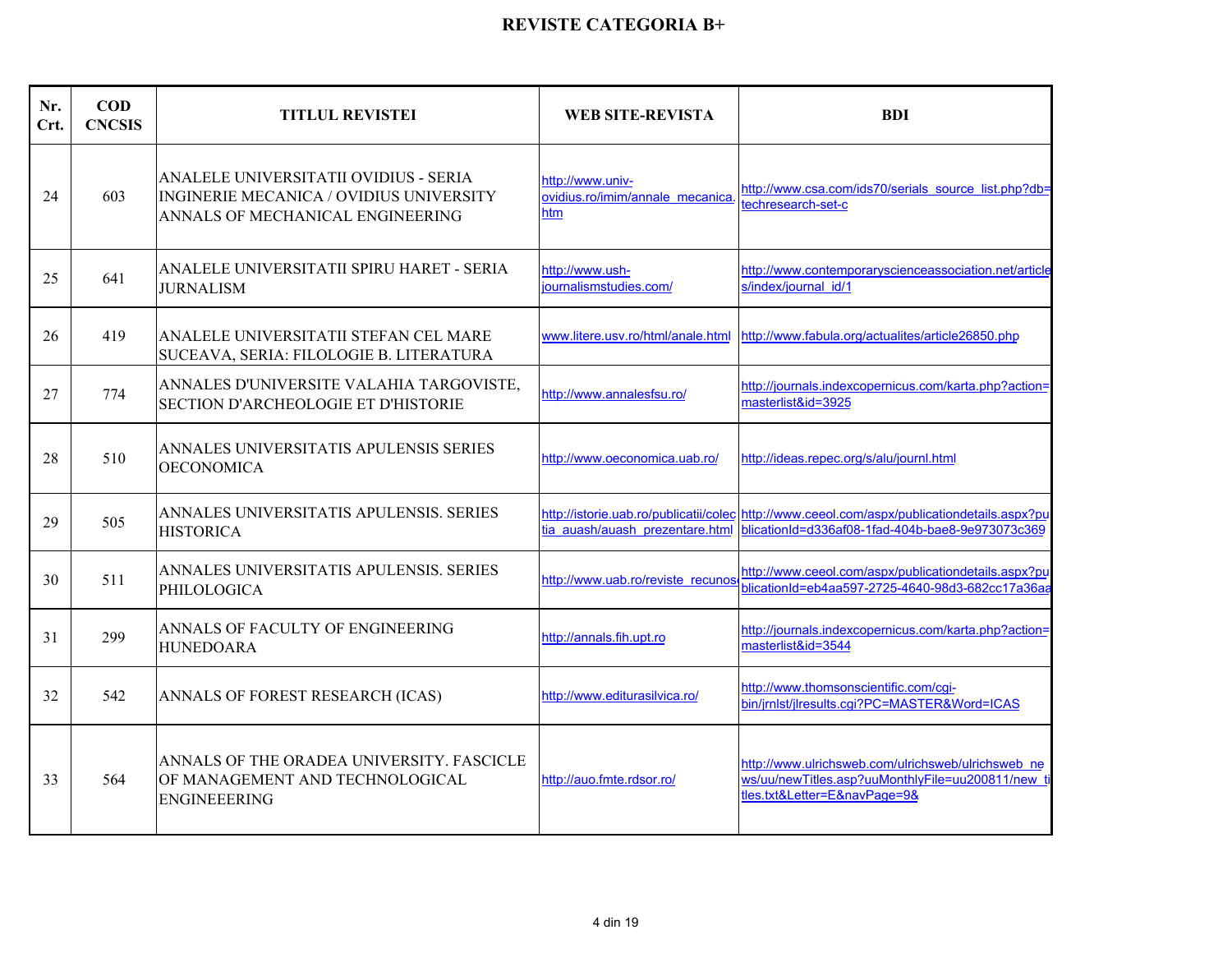| Nr.<br>Crt. | $\mathbf{COD}$<br><b>CNCSIS</b> | <b>TITLUL REVISTEI</b>                                               | <b>WEB SITE-REVISTA</b>                            | <b>BDI</b>                                                                                                                             |
|-------------|---------------------------------|----------------------------------------------------------------------|----------------------------------------------------|----------------------------------------------------------------------------------------------------------------------------------------|
| 34          | 177                             | ANNALS OF THE UNIVERSITY OF CRAIOVA,<br>PHYSICS AUC                  | http://cis01.central.ucv.ro/pauc/                  | http://info.scopus.com/detail/what/documents/titles200<br>9.xls                                                                        |
| 35          | 23                              | ANNALS OF THE UNIVERSITY OF PETROSANI -<br><b>ECONOMICS</b>          | http://www.upet.ro/anale/economi<br><u>e</u>       | http://ideas.repec.org/s/pet/annals.html                                                                                               |
| 36          | 26                              | ANNALS OF THE UNIVERSITY OF PETROSANI -<br>MECHANICAL ENGINEERING    | ical/                                              | http://www.upet.ro/annals/mechan.http://www.ulrichsweb.com/ulrichsweb/ulrichsweb_ne<br>ws/ULRICHSLB3U.ASP                              |
| 37          | 114                             | ANNALS OF WEST UNIVERSITY OF TIMISOARA<br><b>SERIES OF CHEMISTRY</b> | http://www.cbg.uvt.ro/awut_sc/aw<br>ut/index.php   | http://www.ebscohost.com/titleLists/a9-journals.htm                                                                                    |
| 38          | 705                             | ANNALS. FOOD SCIENCE AND TECHNOLOGY                                  | http://www.afst.valahia.ro/                        | http://journals.indexcopernicus.com/karta.php?action=<br>masterlist&id=3900                                                            |
| 39          | 778                             | <b>APPLIED SCIENCES</b>                                              | http://www.mathem.pub.ro/apps/                     | http://www.zentralblatt-math.org/zmath/en/journals/                                                                                    |
| 40          | 712                             | ARCHIVA ZOOTECHNICA                                                  | http://www.ibna.ro/archiva-en.php                  | http://www.cabi.org/files/acceptedjournalstitlesandissn<br>011008.pdf                                                                  |
| 41          | 55                              | <b>ATELIER DE TRADUCTION</b>                                         | http://www.atelierdetraduction.usv<br>ro/index.php | http://www.fabula.org/actualites/article27969.php                                                                                      |
| 42          | 799                             | <b>AUDIT FINANCIAR</b>                                               | http://revista.cafr.ro/                            | http://www.ulrichsweb.com/ulrichsweb/ulrichsweb ne<br>ws/uu/newTitles.asp?uuMonthlyFile=uu200809/new t<br>tles.txt&Letter=B&navPage=9& |
| 43          | 116                             | <b>AUTOMATION COMPUTERS APPLIED</b><br><b>MATHEMATICS</b>            | http://www.acam.utcluj.ro/                         | http://www.ams.org/msnhtml/serials.pdf                                                                                                 |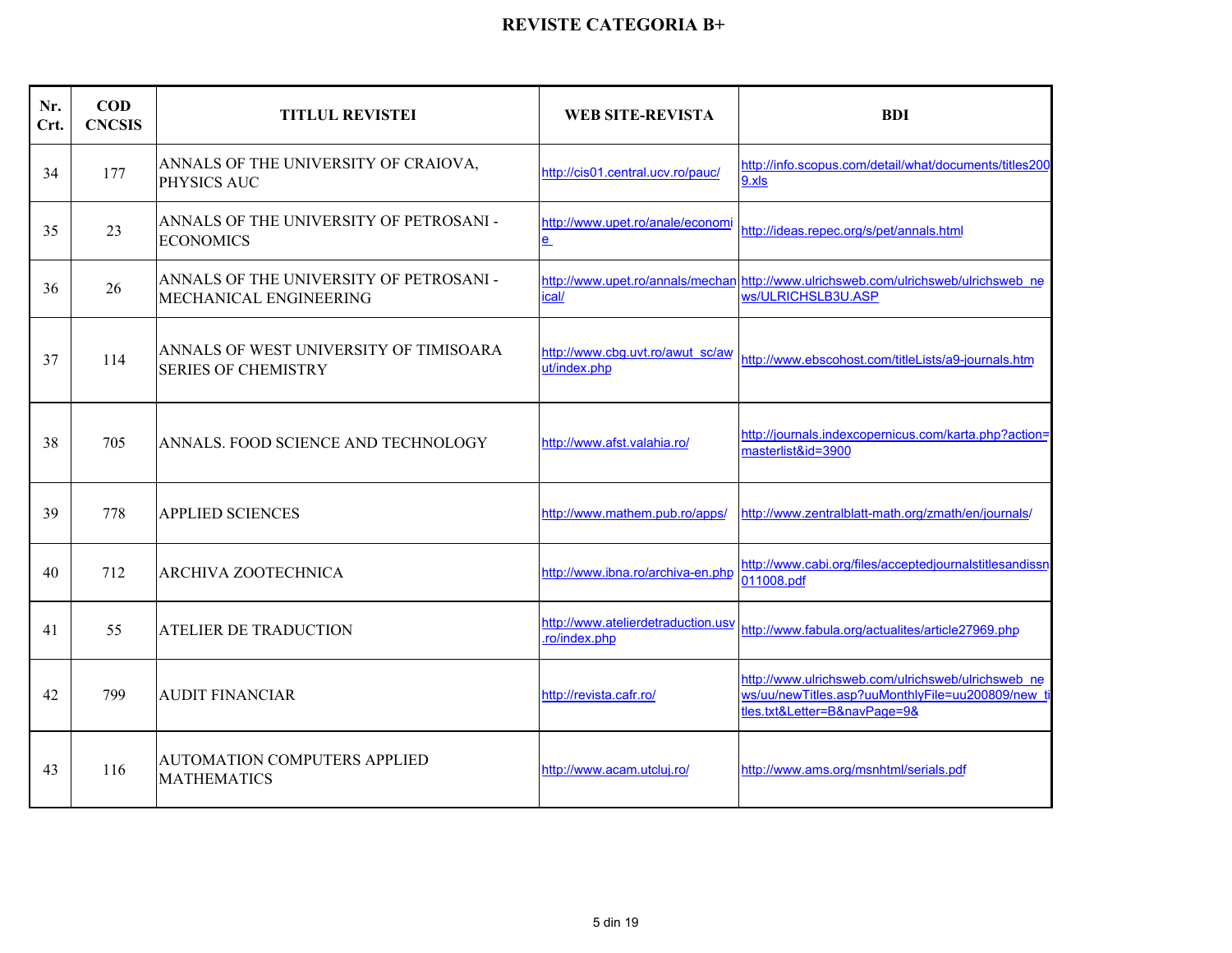| Nr.<br>Crt. | $\bf{COD}$<br><b>CNCSIS</b> | <b>TITLUL REVISTEI</b>                                                                                                                                                                                                        | <b>WEB SITE-REVISTA</b>                          | <b>BDI</b>                                                                                                                           |
|-------------|-----------------------------|-------------------------------------------------------------------------------------------------------------------------------------------------------------------------------------------------------------------------------|--------------------------------------------------|--------------------------------------------------------------------------------------------------------------------------------------|
| 44          | 173                         | <b>B.A.S. BRITISH AND AMERICAN STUDIES</b>                                                                                                                                                                                    | http://www.litere.uvt.ro/BAS/index<br>htm        | http://www.csa.com/factsheets/supplements/mla.php                                                                                    |
| 45          | 861                         | <b>BSG PROCEEDINDGS</b>                                                                                                                                                                                                       | http://www.mathem.pub.ro/proc/                   | http://www.zentralblatt-math.org/zmath/en/journals/                                                                                  |
| 46          | 549                         | <b>BULETINUL INSTITUTULUI NATIONAL DE</b><br>CERCETARE - DEZVOLTARE IN SUDURA SI<br>INCERCARI DE MATERIALE TIMISOARA - SUDAREA http://www.bid-isim.ro/<br>SI INCERCAREA MATERIALELOR / WELDING AND<br><b>MATERIAL TESTING</b> |                                                  | http://www.csa.com/ids70/serials_source_list.php?db=<br>materials-set-c                                                              |
| 47          | 19                          | <b>BULETINUL INSTITUTULUI POLITEHNIC DIN IASI.</b><br>SECTIA: MATEMATICA. MECANICA TEORETICA.<br><b>FIZICA</b>                                                                                                                | http://www.cm.tujasi.ro/html/ro/ind<br>ex ro.htm | http://www.zentralblatt-math.org/zmath/en/journals/                                                                                  |
| 48          | 36                          | <b>BULETINUL UNIVERSITATII PETROL-GAZE DIN</b><br>PLOIESTI SERIA STIINTE ECONOMICE                                                                                                                                            | http://www.bulletin.upg-<br>&language=2          | ploiesti.ro/toc.jsp?pageType=SEc http://www.aeaweb.org/econlit/journal_list.php#jnlp                                                 |
| 49          | 485                         | BULLETIN OF UNIVERSITY OF AGRICULTURAL<br><b>SCIENCES AND VETERINARY MEDICINE CLUJ-</b><br>NAPOCA-AGRICULTURE                                                                                                                 | re/index                                         | http://journals.usamvcj.ro/agricultulhttp://www.cabi.org/AbstractDatabases.asp?SubjectAr<br>ea=&Subject=&Section=sc&letter=B&PID=125 |
| 50          | 468                         | <b>BULLETIN OF UNIVERSITY OF AGRICULTURAL</b><br><b>SCIENCES AND VETERINARY MEDICINE CLUJ-</b><br>NAPOCA-ANIMAL SCIENCE AND<br><b>BIOTECHNOLOGIES</b>                                                                         | $\mathbf{e}$                                     | http://journals.usamvcj.ro/zootehni http://www.cabi.org/AbstractDatabases.asp?SubjectAr<br>ea=&Subject=&Section=sc&letter=B&PID=125  |
| 51          | 862                         | <b>BULLETIN OF UNIVERSITY OF AGRICULTURAL</b><br>SCIENCES AND VETERINARY MEDICINE CLUJ-<br>NAPOCA-HORTICULTURE                                                                                                                | ure                                              | http://journals.usamvcj.ro/horticult http://www.cabi.org/AbstractDatabases.asp?SubjectAr<br>ea=&Subject=&Section=sc&letter=B&PID=125 |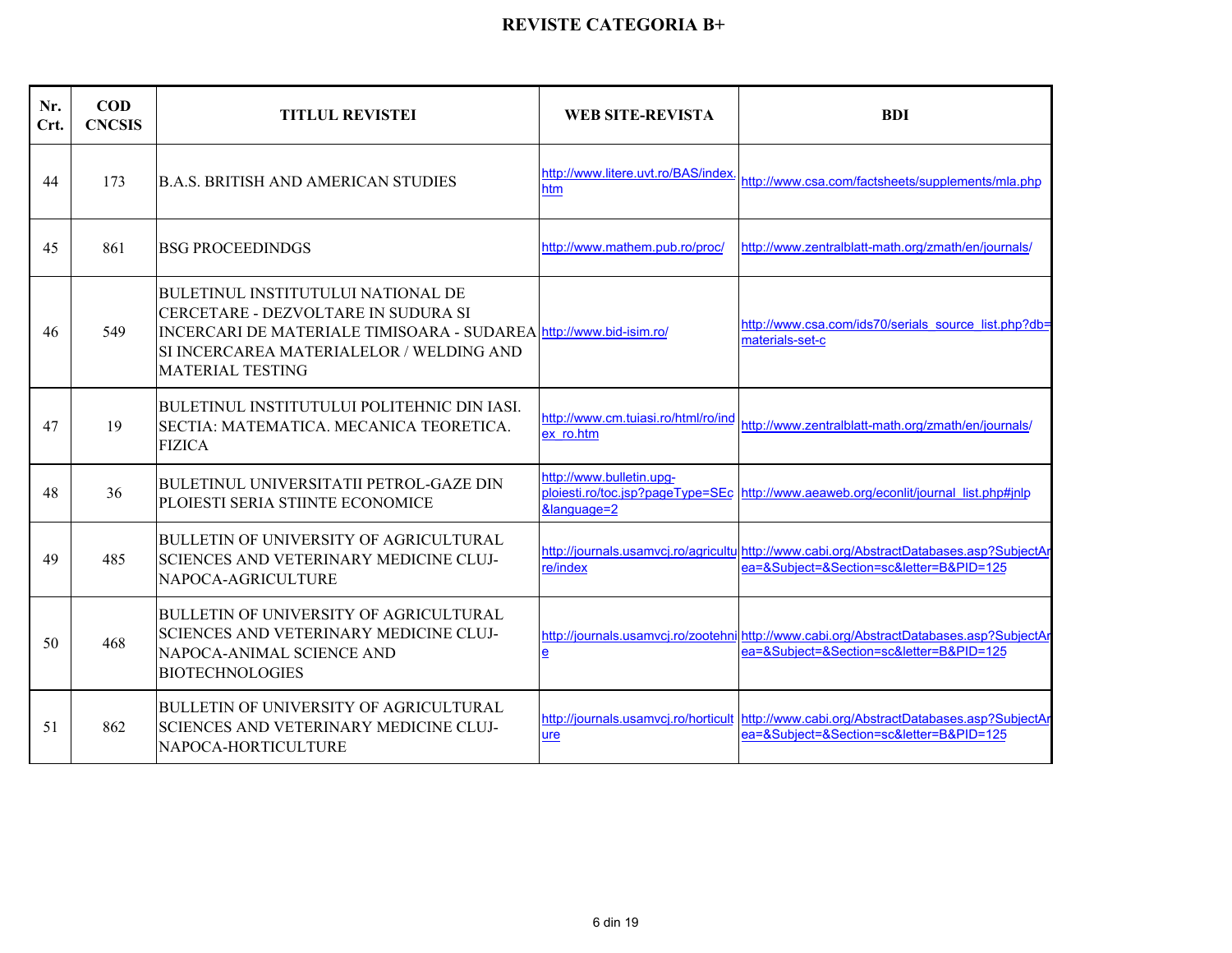| Nr.<br>Crt. | <b>COD</b><br><b>CNCSIS</b> | <b>TITLUL REVISTEI</b>                                                                                                | <b>WEB SITE-REVISTA</b>                                 | <b>BDI</b>                                                                                                                              |
|-------------|-----------------------------|-----------------------------------------------------------------------------------------------------------------------|---------------------------------------------------------|-----------------------------------------------------------------------------------------------------------------------------------------|
| 52          | 863                         | <b>BULLETIN OF UNIVERSITY OF AGRICULTURAL</b><br>SCIENCES AND VETERINARY MEDICINE CLUJ-<br>NAPOCA-VETERINARY MEDICINE | $ry/$                                                   | http://journals.usamvcj.ro/veterina http://www.cabi.org/AbstractDatabases.asp?SubjectAr<br>ea=&Subject=&Section=sc&letter=B&PID=125     |
| 53          | 183                         | CAIETE DE ANTROPOLOGIE ISTORICA                                                                                       | m                                                       | http://hiphi.ubbcluj.ro/CAI/index.ht http://info.scopus.com/detail/what/documents/titles200<br>9.xls                                    |
| 54          | 353                         | <b>CAIETELE ECHINOX</b>                                                                                               | www.phantasma.ro                                        | http://www.ceeol.com/aspx/publicationdetails.aspx?pu<br>blicationid=01741293-1466-46b5-b5a1-a653da4f238a                                |
| 55          | 762                         | CERCETARI AGRONOMICE IN MOLDOVA                                                                                       | http://www.univagro-<br>iasi.ro/CERCET AGROMOLD/        | http://www.cabi.org/AbstractDatabases.asp?SubjectAr<br>ea=&Subject=&Section=sc&letter=C&PID=125                                         |
| 56          | 557                         | CERCETARI METALURGICE SI DE NOI MATERIALE/<br>METALLURGY AND NEW MATERIALS<br><b>RESEARCHES</b>                       | http://www.cmnm.icem.ro/                                | http://www.csa.com/ids70/serials_source_list.php?db=<br>copper-set-c                                                                    |
| 57          | 354                         | <b>CITIUS ALTIUS FORTIUS</b>                                                                                          | www.efsupit.ro                                          | http://journals.indexcopernicus.com/karta.php?action=<br>masterlist&id=2665                                                             |
| 58          | 401                         | COGNITION, BRAIN, BEHAVIOR. AN<br><b>INTERDISCIPLINARY JOURNAL</b>                                                    | http://www.cbbjournal.ro/                               | http://www.apa.org/psycinfo/covlist.html#C                                                                                              |
| 59          | 52                          | CONTABILITATE SI INFORMATICA DE GESTIUNE /<br>ACCOUNTING AND MANAGEMENT INFORMATION<br><b>SYSTEMS</b>                 | www.cig.ase.ro                                          | http://www.ulrichsweb.com/ulrichsweb/ulrichsweb ne<br>ws/uu/newTitles.asp?uuMonthlyFile=uu200804/new_ti<br>tles.txt&Letter=B&navPage=9& |
| 60          | 544                         | <b>CONTRIBUTII BOTANICE</b>                                                                                           | http://bioge.ubbcluj.ro/~sonac/ind<br>ex contr.bot.html | http://www.cabi.org/AbstractDatabases.asp?SubjectAr<br>ea=&Subject=&Section=sc&letter=C&PID=125                                         |
| 61          | 617                         | <b>CREATIVE MATHEMATICS</b>                                                                                           | http://creative-<br>mathematics.ubm.ro/                 | http://www.zentralblatt-math.org/zmath/en/journals/                                                                                     |
| 62          | 490                         | <b>CURENTUL JURIDIC</b>                                                                                               | http://revcurentiur.ro/                                 | http://ideas.repec.org/s/pmu/journl.html                                                                                                |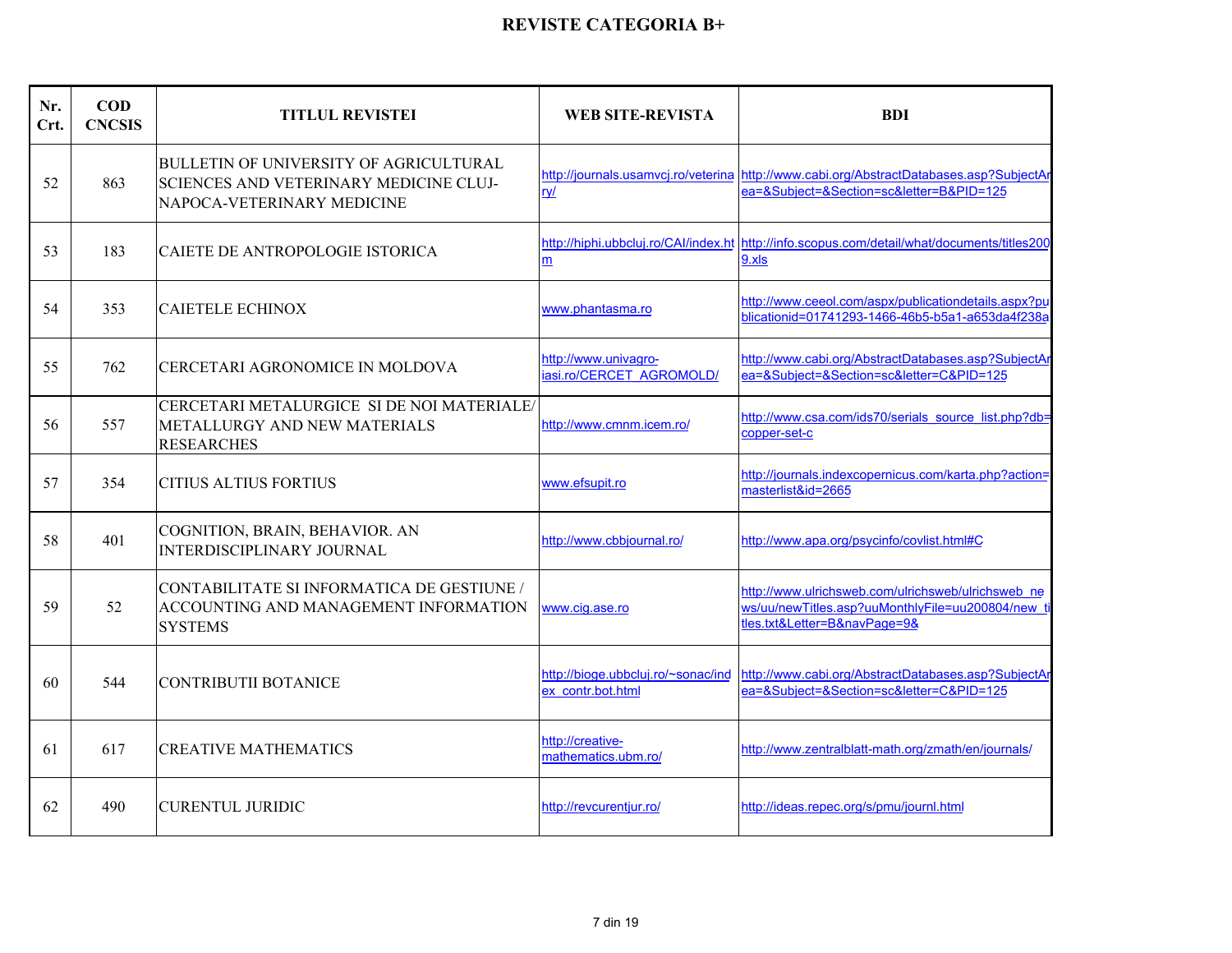| Nr.<br>Crt. | $\mathbf{COD}$<br><b>CNCSIS</b> | <b>TITLUL REVISTEI</b>                                                            | WEB SITE-REVISTA                                             | <b>BDI</b>                                                                                                    |
|-------------|---------------------------------|-----------------------------------------------------------------------------------|--------------------------------------------------------------|---------------------------------------------------------------------------------------------------------------|
| 63          | 777                             | DIFFERENTIAL GEOMETRY-DYNAMICAL SYSTEMS http://www.mathem.pub.ro/dqds/            |                                                              | http://www.zentralblatt-math.org/zmath/en/journals/                                                           |
| 64          | 738                             | DISCOBOLUL-REVISTA ANEFS DE CULTURA,<br>EDUCATIE, SPORT SI KINETOTERAPIE          | http://www.anefs-edu.ro/Num--<br>259-rul-Curent-al-Revistei/ | http://journals.indexcopernicus.com/karta.php?action=<br>masterlist&id=4161                                   |
| 65          | 51                              | ECONOMIA SERIA MANAGEMENT                                                         | http://www.management.ase.ro/re<br>veconomia/PREZENTARE.html | http://econpapers.repec.org/article/romeconmn/                                                                |
| -66         | 516                             | ERDELYI PSZICHOLOGIAI SZEMLE                                                      | www.pszichologia.ro                                          | http://apa.org/psycinfo/covlist.html#E                                                                        |
| 67          | 395                             | <b>EUROECONOMICA</b>                                                              | http://www.euroeconomica-<br>danubius.ro/                    | http://ideas.repec.org/s/dug/journl.html                                                                      |
| 68          | 189                             | FORUM GEOGRAFIC. STUDII SI CERCETARI DE<br><b>GEOGRAFIE SI PROTECTIA MEDIULUI</b> | http://cis01.central.ucv.ro/forumge<br>lografic/             | http://www.ebscohost.com/titleLists/a9h-journals.pdf                                                          |
| 69          | 199                             | <b>GENERAL MATHEMATICS</b>                                                        | http://depmath.ulbsibiu.ro/genmat<br>h/index.html            | http://www.zentralblatt-math.org/zmath/en/journals/                                                           |
| 70          | 400                             | <b>GEO - ECO - MARINA</b>                                                         | ons/                                                         | http://www.geoecomar.ro/publicati http://journals.indexcopernicus.com/karta.php?action=<br>masterlist&id=4206 |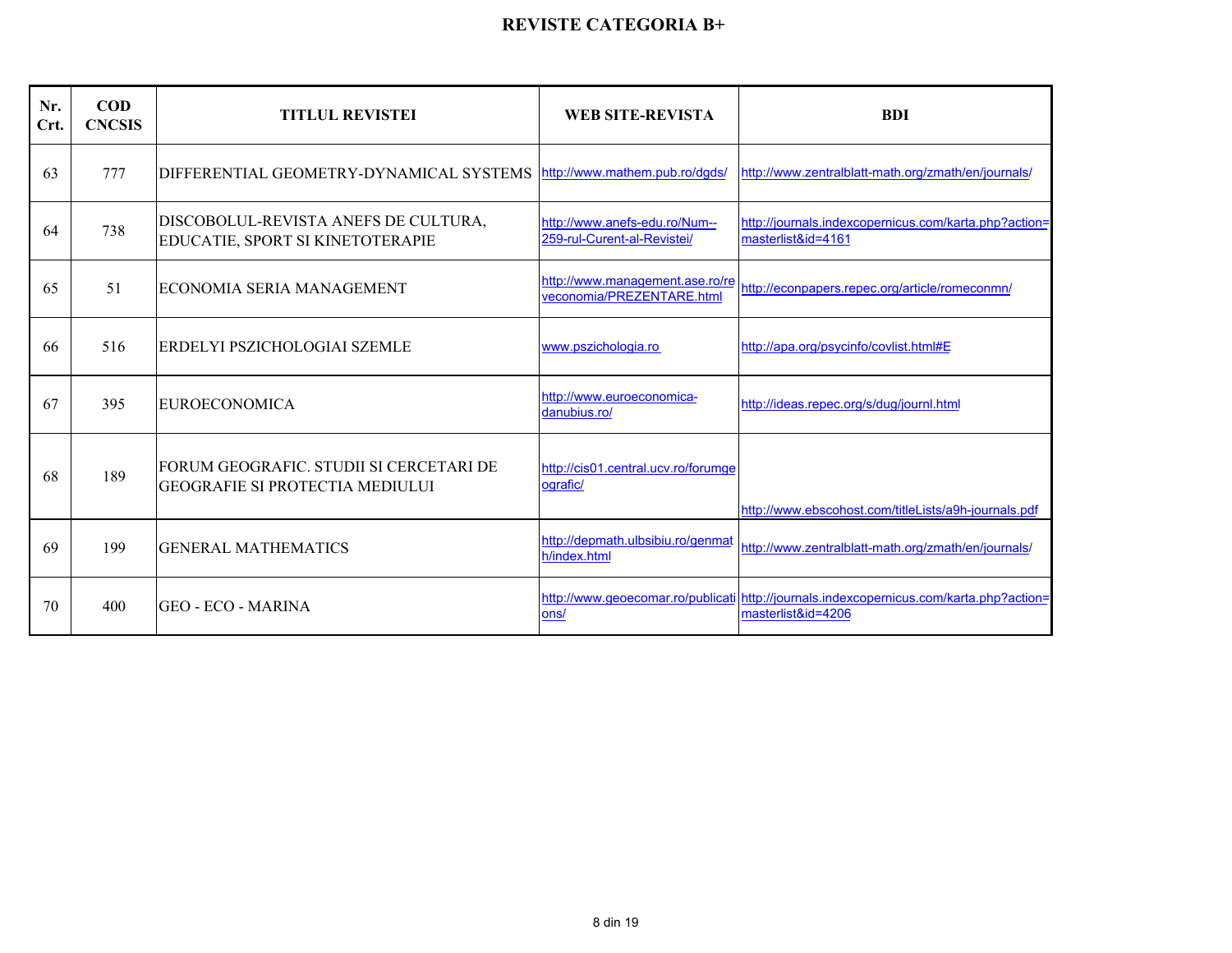| Nr.<br>Crt. | <b>COD</b><br><b>CNCSIS</b> | <b>TITLUL REVISTEI</b>                                         | <b>WEB SITE-REVISTA</b>                             | <b>BDI</b>                                                                                                                                                                                                                                                                                                                                                                                                                                                                                                                                                                                                                                                                                                                                                                                                                                                                                                                                                                                                                                                                                                                                                                                                                                                                                                                                                                                                                     |
|-------------|-----------------------------|----------------------------------------------------------------|-----------------------------------------------------|--------------------------------------------------------------------------------------------------------------------------------------------------------------------------------------------------------------------------------------------------------------------------------------------------------------------------------------------------------------------------------------------------------------------------------------------------------------------------------------------------------------------------------------------------------------------------------------------------------------------------------------------------------------------------------------------------------------------------------------------------------------------------------------------------------------------------------------------------------------------------------------------------------------------------------------------------------------------------------------------------------------------------------------------------------------------------------------------------------------------------------------------------------------------------------------------------------------------------------------------------------------------------------------------------------------------------------------------------------------------------------------------------------------------------------|
| 71          | 479                         | <b>IMPACT STRATEGIC / STRATEGIC IMPACT</b>                     | http://impactstrategic.unap.ro                      | http://www.ceeol.com/aspx/publicationdetails.aspx?pu<br>blicationId=3df18490-3783-4888-96fc-b6d75e34356d                                                                                                                                                                                                                                                                                                                                                                                                                                                                                                                                                                                                                                                                                                                                                                                                                                                                                                                                                                                                                                                                                                                                                                                                                                                                                                                       |
| 72          | 429                         | INFORMATICA ECONOMICA / ECONOMY<br><b>INFORMATICS</b>          | http://www.revistaie.ase.ro/                        | http://www.icaap.org/list_journal.php?action=show_det<br>ails&journal id=310                                                                                                                                                                                                                                                                                                                                                                                                                                                                                                                                                                                                                                                                                                                                                                                                                                                                                                                                                                                                                                                                                                                                                                                                                                                                                                                                                   |
| 73          | 135                         | JOURNAL OF AGROALIMENTARY PROCESSES AND<br><b>TECHNOLOGIES</b> | http://www.japt.tpa.usab-tm.ro/                     | http://www.cabi.org/AbstractDatabases.asp?SubjectAr<br>ea=&Subject=&Section=sc&letter=J&PID=125                                                                                                                                                                                                                                                                                                                                                                                                                                                                                                                                                                                                                                                                                                                                                                                                                                                                                                                                                                                                                                                                                                                                                                                                                                                                                                                                |
| 74          | 700                         | JOURNAL OF APPLIED QUANTITATIVE METHODS                        | www.jagm.ro                                         | http://www.icaap.org/list_journal.php?action=show_det<br>ails&iournal id=154                                                                                                                                                                                                                                                                                                                                                                                                                                                                                                                                                                                                                                                                                                                                                                                                                                                                                                                                                                                                                                                                                                                                                                                                                                                                                                                                                   |
| 75          | 681                         | JOURNAL OF COMPUTER SCIENCE AND CONTROL<br><b>SYSTEMS</b>      | http://electroinf.uoradea.ro/reviste<br>default.htm | http://www.ulrichsweb.com/ulrichsweb/ulrichsweb ne<br>ws/uu/newTitles.asp?uuMonthlyFile=uu200812/new ti<br>tles.txt&Letter=C&navPage=9&#COMPUTERS</td></tr><tr><td>76</td><td>682</td><td>JOURNAL OF ELECTRICAL AND ELECTRONICS<br><b>ENGINEERING</b></td><td>http://electroinf.uoradea.ro/reviste<br>default.htm</td><td>http://www.ulrichsweb.com/ulrichsweb/ulrichsweb ne<br>ws/uu/newTitles.asp?uuMonthlyFile=uu200812/new_ti<br>tles.txt&Letter=E&navPage=9&#ELECTRONICS</td></tr><tr><td>77</td><td>796</td><td><b>JOURNAL OF SCIENCE AND ARTS</b></td><td>www.josa.ro</td><td>http://journals.indexcopernicus.com/karta.php?action=<br>masterlist&id=3743</td></tr><tr><td>78</td><td>449</td><td><b>JURNALUL DE CHIRURGIE</b></td><td>www.jurnaluldechirurgie.ro</td><td>http://journals.indexcopernicus.com/karta.php?action=<br>masterlist&id=1740</td></tr><tr><td>79</td><td>765</td><td>LES ANNALES DE L'UNIVERSITE VALAHIA DE<br>TARGOVISTE SECTION: SCIENCES ECONOMIQUE</td><td>http://www.annalesfse.ro/</td><td>http://journals.indexcopernicus.com/karta.php?action=<br>masterlist&id=3942</td></tr><tr><td>80</td><td>399</td><td>LUCRARI STIINTIFICE - SERIA ZOOTEHNIE</td><td>http://www.univagro-<br>iasi.ro/zootehnie/index.php?lang=<br>o&pagina=pagini/revista.html</td><td>http://www.cabi.org/AbstractDatabases.asp?SubjectAr<br>ea=&Subject=&Section=sc&letter=L&PID=125</td></tr></tbody></table> |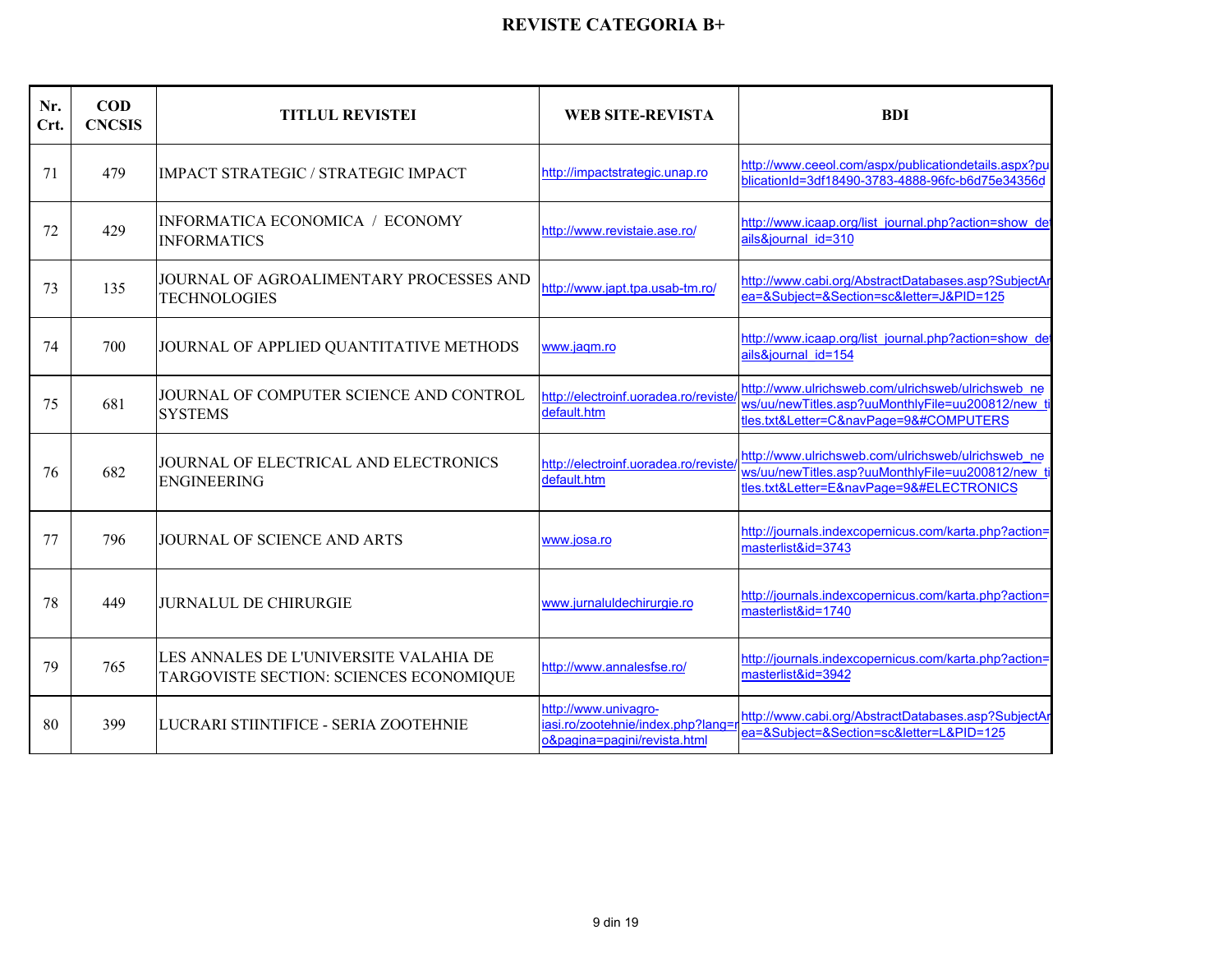| Nr.<br>Crt. | $\bf{COD}$<br><b>CNCSIS</b> | <b>TITLUL REVISTEI</b>                                                                                                                             | <b>WEB SITE-REVISTA</b>                                         | <b>BDI</b>                                                                                               |
|-------------|-----------------------------|----------------------------------------------------------------------------------------------------------------------------------------------------|-----------------------------------------------------------------|----------------------------------------------------------------------------------------------------------|
| 81          | 348                         | LUCRARI STIINTIFICE UNIVERSITATEA DE STIINTE<br>AGRICOLE SI MEDICINA VETERINARA ION<br>IONESCU DE LA BRAD IASI SERIA MEDICINA<br><b>VETERINARA</b> | http://www.univagro-<br>iasi.ro/simpozion med/Revista/          | http://www.cabi.org/AbstractDatabases.asp?SubjectAr<br>ea=&Subject=&Section=sc&letter=L&PID=125          |
| 82          | 846                         | LUCRARI STIINTIFICE, SERIA B, HORTICULTURA<br>(USAMV BUCURESTI)                                                                                    | http://www.horticultura-<br>bucuresti.ro/content/view/23/36/    | http://www.cabi.org/files/acceptedjournalstitlesandissn<br>020409.pdf                                    |
| 83          | 477                         | LUCRARI STIINTIFICE. USAMV IASI SERIA<br><b>AGRONOMIE</b>                                                                                          | http://www.revagrois.ro                                         | http://www.cabi.org/AbstractDatabases.asp?SubjectAr<br>ea=&Subject=&Section=sc&letter=L&PID=125          |
| 84          | 422                         | LUCRARI STIINTIFICE. USAMV IASI SERIA<br><b>HORTICULTURA</b>                                                                                       | http://www.univagro-<br>iasi.ro/Horti/ CopertaHorti rou.ht<br>m | http://www.cabi.org/AbstractDatabases.asp?SubjectAr<br>ea=&Subject=&Section=sc&letter=L&PID=125          |
| 85          | 265                         | LUCRARI STIINTIFICE: ZOOTEHNIE SI<br>BIOTEHNOLOGII (SCIENTIFICAL PAPERS: ANIMAL<br><b>SCIENCES AND BIOTEHNOLOGIES)</b>                             | http://www.usab-<br>tm.ro/index.php?id=248                      | http://journals.indexcopernicus.com/karta.php?action=<br>masterlist&id=4480                              |
| 86          | 751                         | MAEDICA-A JOURNAL OF CLINICAL MEDICINE                                                                                                             | http://www.maedica.ro/                                          | http://www.ebscohost.com/titleLists/a9-journals.htm                                                      |
| 87          | 864                         | MANAGEMENT & MARKETING (BUCURESTI)                                                                                                                 | www.managementmarketing.ro                                      | http://www.ceeol.com/aspx/publicationdetails.aspx?pu<br>blicationid=31d64585-0b50-4e17-97b5-29616adff630 |
| 88          | 590                         | MANAGEMENT & MARKETING (CRAIOVA)                                                                                                                   | http://www.mnmk.ro/                                             | http://www.icaap.org/list_journal.php?action=show_det<br>ails&journal id=318                             |
| 89          | 93                          | <b>MATHEMATICA</b>                                                                                                                                 | http://math.ubbcluj.ro/~mathjour                                | http://www.zentralblatt-math.org/zmath/en/journals/                                                      |
| 90          | 633                         | <b>MEDICINA SPORTIVA</b>                                                                                                                           | www.medicinasportiva.ro                                         | http://journals.indexcopernicus.com/masterlist.php?na<br>me=Master&litera=M&start=60&skok=30             |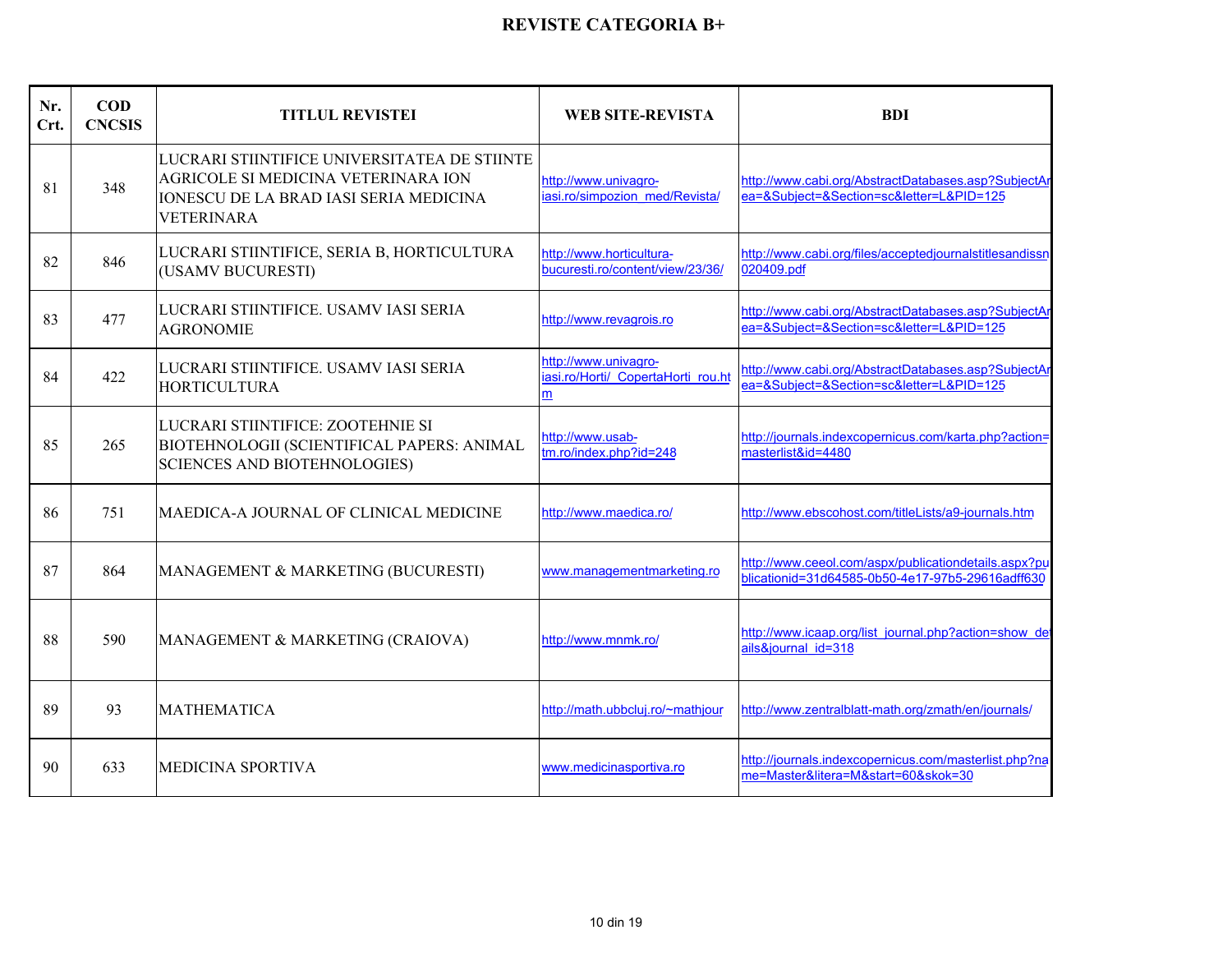| Nr.<br>Crt. | $\mathbf{COD}$<br><b>CNCSIS</b> | <b>TITLUL REVISTEI</b>                                                          | <b>WEB SITE-REVISTA</b>                                                  | <b>BDI</b>                                                                                                         |
|-------------|---------------------------------|---------------------------------------------------------------------------------|--------------------------------------------------------------------------|--------------------------------------------------------------------------------------------------------------------|
| 91          | 152                             | MEDICINA STOMATOLOGICA / JOURNAL OF<br>ROMANIAN MEDICAL DENTISTRY               | www.medicinastomatologica.ro                                             | http://journals.indexcopernicus.com/karta.php?action=<br>masterlist&id=4330                                        |
| 92          | 481                             | <b>METALURGIA</b>                                                               | www.metalurgia.ro                                                        | http://www.ebscohost.com/titleLists/ii-coverage.pdf                                                                |
| 93          | 461                             | MODELLING AND OPTIMIZATION IN THE<br><b>MACHINES BUILDING FIELD</b>             | http://pubs.ub.ro/?pg=revues&rev<br>$=$ mocm                             | http://www.csa.com/ids70/serials_source_list.php?db=<br>mechtrans-set-c                                            |
| 94          | 703                             | OLTENIA. STUDII SI COMUNICARI. STIINTELE<br><b>NATURII</b>                      | http://www.olteniastudii.3x.ro/                                          | http://scientific.thomsonreuters.com/cgi-<br>bin/jrnlst/jlresults.cgi?PC=MASTER&ISSN=1454-6914                     |
| 95          | 96                              | ORAL HEALTH AND DENTAL MANAGEMENT IN<br>THE BLACK SEA COUNTRIES                 | www.oralhealth.ro                                                        | http://journals.indexcopernicus.com/karta.php?action=<br>masterlist&id=4593                                        |
| 96          | 99                              | PERICHORESIS, THE THEOLOGICAL JOURNAL OF<br><b>EMANUEL UNIVERSITY OF ORADEA</b> | http://www.emanuel.ro/perichoresi http://www.ixtheo.de/cgi-<br><u>s/</u> | bin/ixtheo/maskeeng.pl?db=ixtheo                                                                                   |
| 97          | 638                             | <b>PHILOBIBLON</b>                                                              | http://www.bcucluj.ro/philo/                                             | http://www.ebscohost.com/titleLists/a9-journals.htm                                                                |
| 98          | 483                             | <b>PNEUMOLOGIA</b>                                                              | http://pneumologia.srp.ro/                                               | http://www.ncbi.nlm.nih.gov/sites/entrez?Db=nlmcatal<br>og&doptcmdl=Expanded&cmd=search&Term=100941<br>067%5BNlmld |
| 99          | 556                             | <b>PONTICA</b>                                                                  | http://www.minac.ro/publicatii.php                                       | http://www.csa.com/factsheets/supplements/francis.p<br>hp#P                                                        |
| 100         | 786                             | PRACTICA MEDICALA (Romanian Journal of Medical<br>Practice)                     | www.samf.ro<br>www.medica.ro                                             | http://www.ebscohost.com/titleLists/a9-journals.htm                                                                |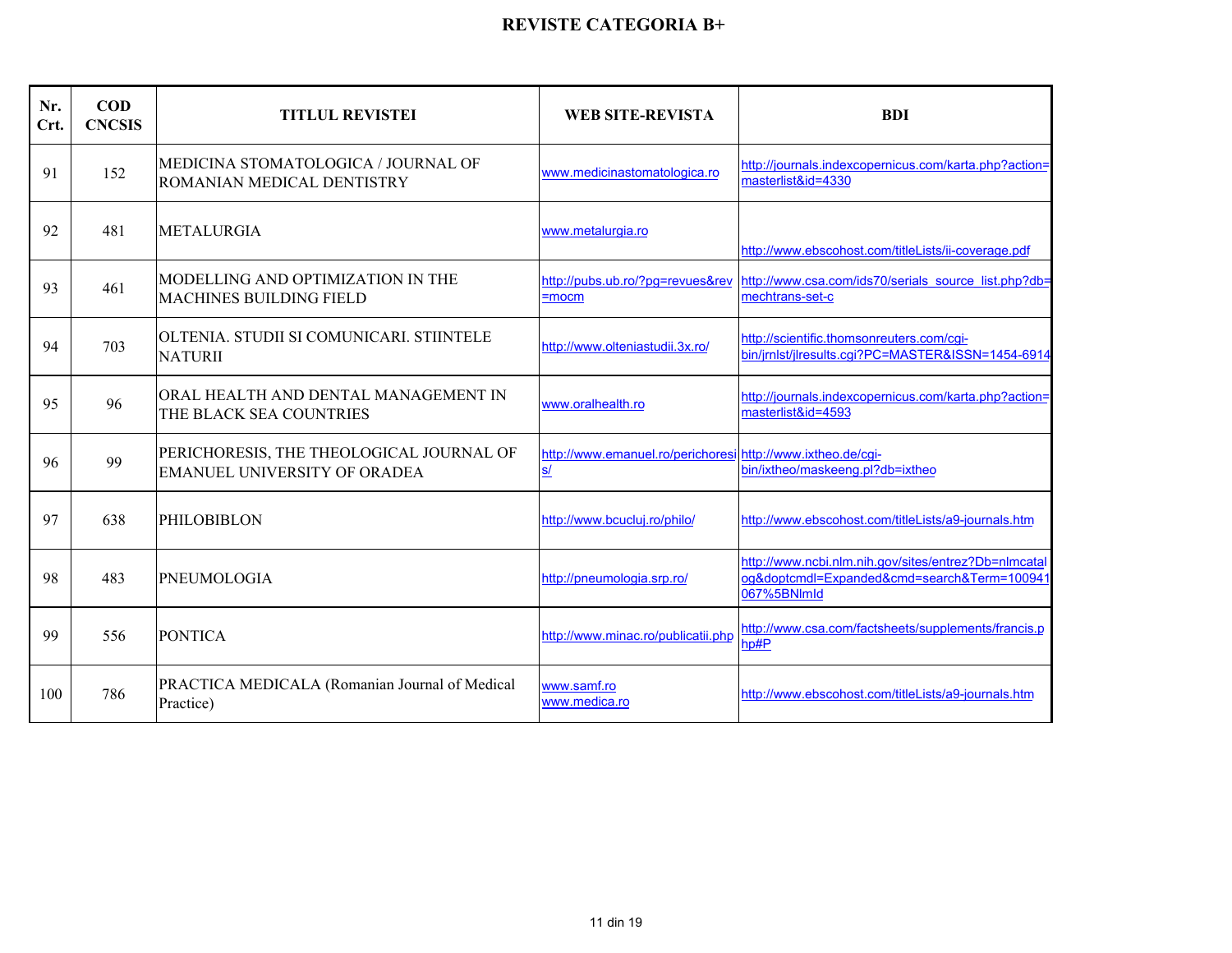| Nr.<br>Crt. | $\bf{COD}$<br><b>CNCSIS</b> | <b>TITLUL REVISTEI</b>                                                                                          | <b>WEB SITE-REVISTA</b>      | <b>BDI</b>                                                                                                                                                                                                                                                                                                                                                                                                                                                                                                                                                                                                                                                                                                                                                                                                                                                                                                                                                                                                                                                                                                                                                                                                                                                                                                                                                                                                                                                                                                                                                                                           |
|-------------|-----------------------------|-----------------------------------------------------------------------------------------------------------------|------------------------------|------------------------------------------------------------------------------------------------------------------------------------------------------------------------------------------------------------------------------------------------------------------------------------------------------------------------------------------------------------------------------------------------------------------------------------------------------------------------------------------------------------------------------------------------------------------------------------------------------------------------------------------------------------------------------------------------------------------------------------------------------------------------------------------------------------------------------------------------------------------------------------------------------------------------------------------------------------------------------------------------------------------------------------------------------------------------------------------------------------------------------------------------------------------------------------------------------------------------------------------------------------------------------------------------------------------------------------------------------------------------------------------------------------------------------------------------------------------------------------------------------------------------------------------------------------------------------------------------------|
| 101         | 746                         | PRO LIGNO                                                                                                       | http://www.proligno.ro/      | http://www.ebscohost.com/titleLists/a9-journals.htm                                                                                                                                                                                                                                                                                                                                                                                                                                                                                                                                                                                                                                                                                                                                                                                                                                                                                                                                                                                                                                                                                                                                                                                                                                                                                                                                                                                                                                                                                                                                                  |
| 102         | 613                         | PSIHOLOGIA RESURSELOR UMANE                                                                                     | www.apio.ro                  | http://www.apa.org/psycinfo/covlist.html#P                                                                                                                                                                                                                                                                                                                                                                                                                                                                                                                                                                                                                                                                                                                                                                                                                                                                                                                                                                                                                                                                                                                                                                                                                                                                                                                                                                                                                                                                                                                                                           |
| 103         | 361                         | REVISTA DE MANAGEMENT COMPARAT<br><b>INTERNATIONAL/REVIEW OF INTERNATIONAL</b><br><b>COMPARATIVE MANAGEMENT</b> | http://www.rmci.ase.ro/      | http://ideas.repec.org/s/rom/rmcimn.html                                                                                                                                                                                                                                                                                                                                                                                                                                                                                                                                                                                                                                                                                                                                                                                                                                                                                                                                                                                                                                                                                                                                                                                                                                                                                                                                                                                                                                                                                                                                                             |
| 104         | 79                          | REVISTA DE MANAGEMENT SI INGINERIE<br><b>ECONOMICA</b>                                                          | http://www.revista.amier.org | http://www.ulrichsweb.com/ulrichsweb/ulrichsweb ne<br>ws/uu/newTitles.asp?uuMonthlyFile=uu200810/new<br>tles.txt&Letter=B&navPage=9&#BUSINESSANDECO<br><b>NOMICS</b></td></tr><tr><td>105</td><td>432</td><td>REVISTA DE PSIHOTERAPIE EXPERIENTIALA</td><td>www.sper.ro/Publicatii.html</td><td>http://journals.indexcopernicus.com/karta.php?action=<br>masterlist&id=4417</td></tr><tr><td>106</td><td>10</td><td>REVISTA DE STIINTE POLITICE. REVUE DES<br><b>SCIENCES POLITIQUES</b></td><td>estiintepolitice/</td><td>http://cis01.central.ucv.ro/revistad http://journals.indexcopernicus.com/karta.php?action=<br>masterlist&id=4183</td></tr><tr><td>107</td><td>447</td><td><b>REVISTA DE TURISM</b></td><td>http://www.revistadeturism.ro/</td><td>http://ideas.repec.org/s/scm/rdtusv.html</td></tr><tr><td>108</td><td>158</td><td>REVISTA MEDICO-CHIRURGICALA A SOCIETATII<br>DE MEDICI SI NATURALISTI IASI</td><td>www.revmedchir.ro</td><td>http://www.ncbi.nlm.nih.gov/sites/entrez?Db=nlmcata<br>og&Cmd=ShowDetailView&TermToSearch=126918&<br>ordinalpos=1&itool=EntrezSystem2.PEntrez.NImcatal<br>og.NImcatalog ResultsPanel.NImcatalog RVBrief</td></tr><tr><td>109</td><td>357</td><td>REVISTA ROMANA DE COMUNICARE SI RELATII<br><b>PUBLICE</b></td><td>www.revista.comunicare.ro</td><td>http://www.csa.com/ids70/serials_source_list.php?db=<br>polsci-set-c</td></tr><tr><td>110</td><td>692</td><td>REVISTA ROMANA DE ECONOMIE / ROMANIAN<br><b>JOURNAL OF ECONOMICS</b></td><td>www.revecon.ro</td><td>http://ideas.repec.org/s/ine/journl.html</td></tr></tbody></table> |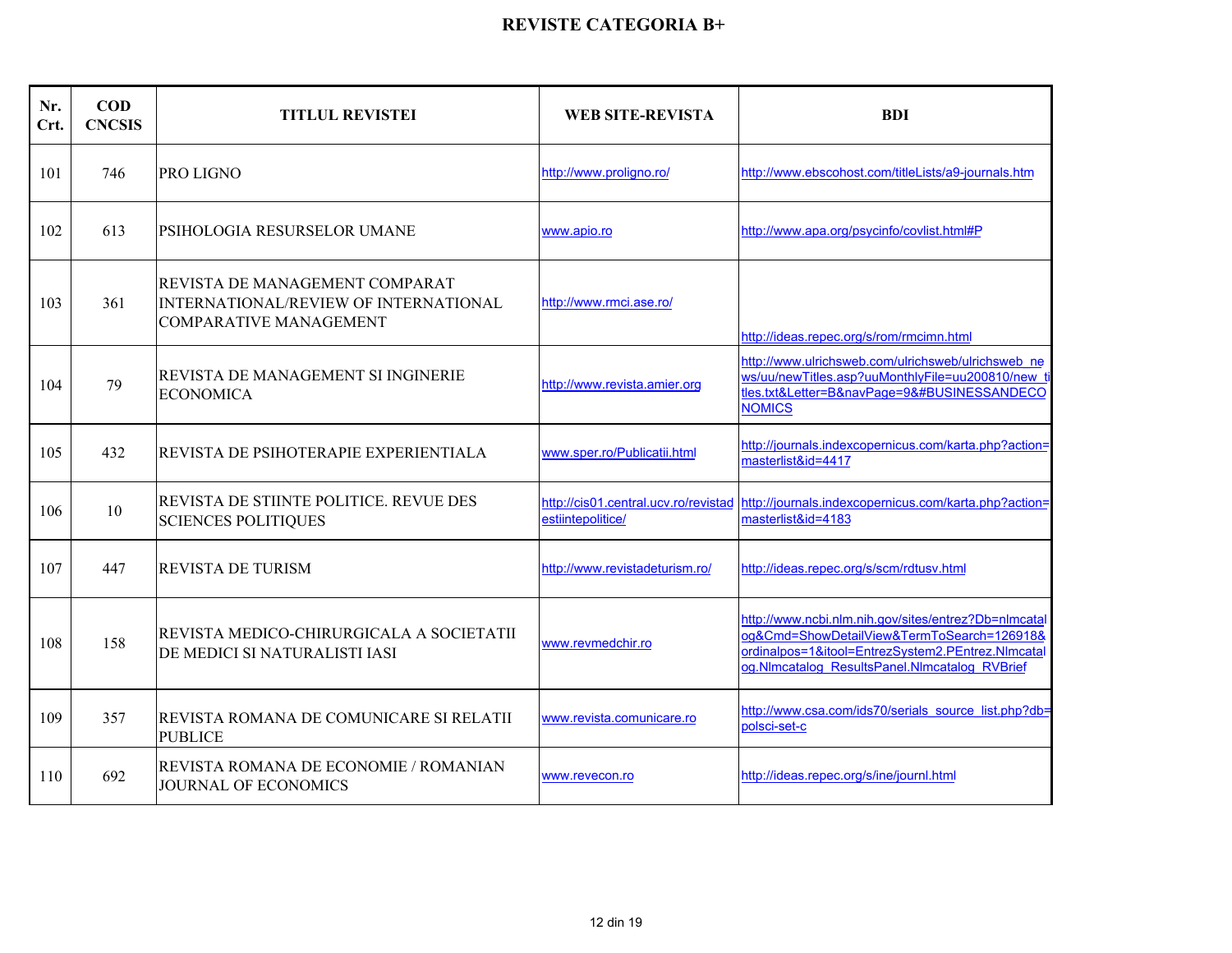| Nr.<br>Crt. | <b>COD</b><br><b>CNCSIS</b> | <b>TITLUL REVISTEI</b>                                                    | <b>WEB SITE-REVISTA</b>                | <b>BDI</b>                                                                                                                        |
|-------------|-----------------------------|---------------------------------------------------------------------------|----------------------------------------|-----------------------------------------------------------------------------------------------------------------------------------|
| 111         | 651                         | REVISTA ROMANA DE GEOGRAFIE POLITICA                                      | http://rrgp.uoradea.ro                 | http://journals.indexcopernicus.com/karta.php?action=<br>masterlist&id=3944                                                       |
| 112         | 239                         | REVISTA ROMANA DE MEDICINA VETERINARA                                     | http://www.agmvr.ro/RRMV/index.<br>htm | http://www.cabi.org/AbstractDatabases.asp?SubjectAr<br>ea=&Subject=&Section=sc&letter=R&PID=125                                   |
| 113         | 768                         | REVISTA ROMANA DE NEUROLOGIE (Romanian<br>Journal of Neurology)           | www.medica.ro                          | http://www.ebscohost.com/titleLists/a9-journals.htm                                                                               |
| 114         | 810                         | <b>REVISTA ROMANA DE SOCIOLOGIE</b>                                       | www.revistadesociologie.ro             | http://www.csa.com/ids70/serials_source_list.php?db=<br>socioabs-set-c                                                            |
| 115         | 601                         | REVISTA ROMANA DE STATISTICA                                              | www.revistadestatistica.ro             | http://journals.indexcopernicus.com/karta.php?action=<br>masterlist&id=3932                                                       |
| 116         | 756                         | REVISTA ROMANA DE STOMATOLOGIE (Romanian<br>Journal of Stomatology)       | www.medica.ro                          | http://www.ebscohost.com/titleLists/a9-journals.htm                                                                               |
| 117         | 555                         | REVISTA SCIENTIA PARASITOLOGICA                                           | ml                                     | http://www.zooparaz.net/revista.ht http://scientific.thomsonreuters.com/cgi-<br>bin/jrnlst/jlresults.cgi?PC=MASTER&ISSN=1582-1366 |
| 118         | 154                         | REVISTA TEOLOGICA                                                         | http://www.revistateologica.ro/        | http://rtabstracts.org/journals-we-abstract.php#r                                                                                 |
| 119         | 731                         | REVISTA TINERILOR ECONOMISTI                                              | http://stat257.central.ucv.ro/rte/     | http://www.ceeol.com/aspx/publicationdetails.aspx?pu<br>blicationid=d7579afe-e17e-46a0-8c06-2bb4f88ef90d                          |
| 120         | 92                          | REVUE D'ANALYSE NUMERIQUE ET DE THEORIE<br>DE L'APPROXIMATION             | www.ictp.acad.ro/anta                  | http://www.zentralblatt-math.org/zmath/en/journals/                                                                               |
| 121         | 572                         | REVUE ROUMAINE DE LINGUISTIQUE (ROMANIAN<br><b>REVIEW OF LINGUISTICS)</b> | http://www.lingv.ro/rrlsite/rrl.htm    | http://www.csa.com/factsheets/supplements/francis.p<br>hp#R                                                                       |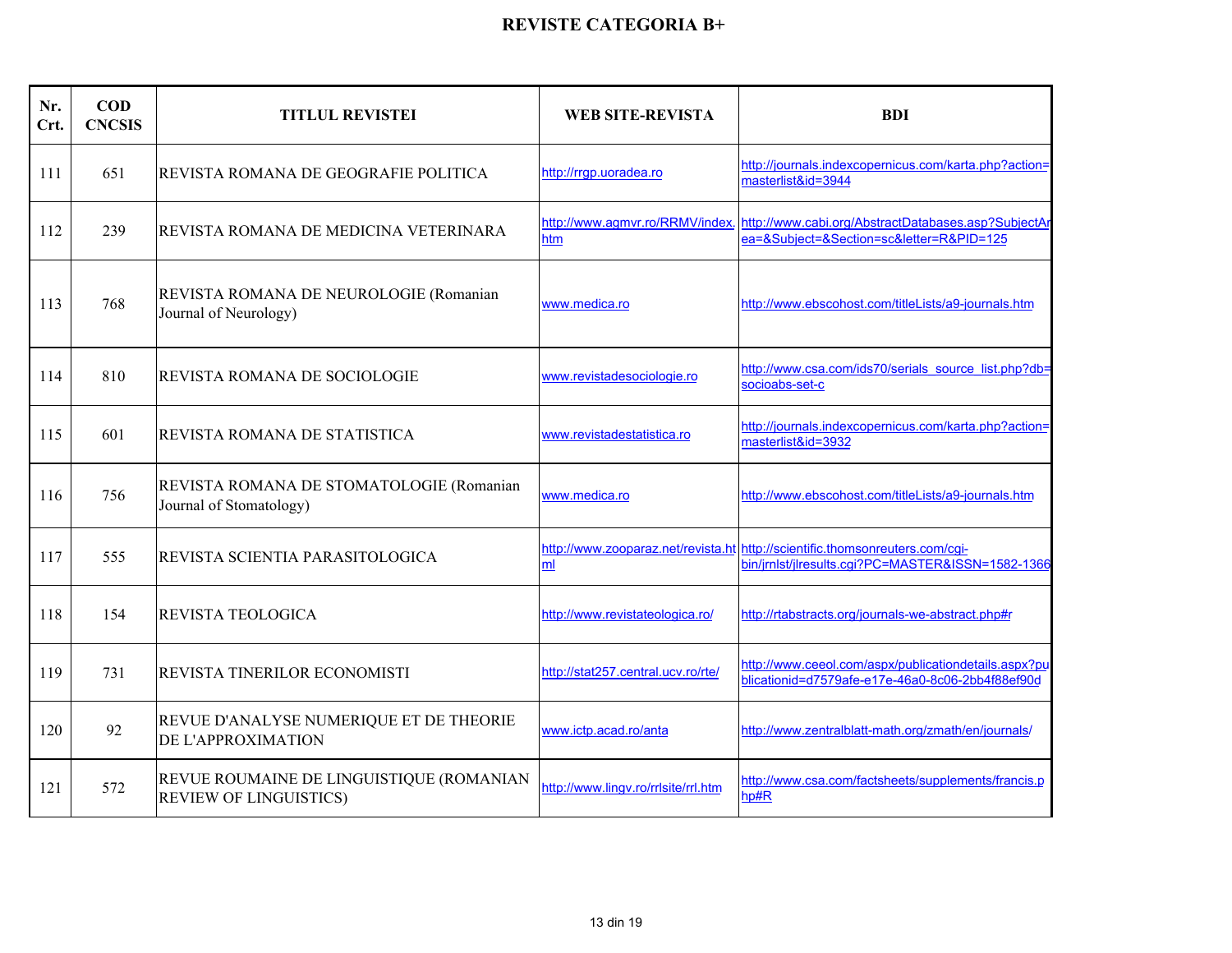| Nr.<br>Crt. | $\mathbf{COD}$<br><b>CNCSIS</b> | <b>TITLUL REVISTEI</b>                                                             | <b>WEB SITE-REVISTA</b>                     | <b>BDI</b>                                                                                                                                      |
|-------------|---------------------------------|------------------------------------------------------------------------------------|---------------------------------------------|-------------------------------------------------------------------------------------------------------------------------------------------------|
| 122         | 376                             | <b>REVUE ROUMAINE DE PHILOSOPHIE</b>                                               | www.ifilosofie.uv.ro/revueroumain<br>e.html | http://www.philinfo.org/journals.htm#Alpha-R                                                                                                    |
| 123         | 721                             | ROMANIAN ECONOMIC AND BUSINESS REVIEW                                              | www.rebe.rau.ro                             | http://econpapers.repec.org/article/raujournl/                                                                                                  |
| 124         | 740                             | ROMANIAN JOURNAL OF<br><b>PSYCHOPHARMACOLOGY</b>                                   | www.psychopharma.eu                         | http://journals.indexcopernicus.com/karta.php?action=<br>masterlist&id=4218                                                                     |
| 125         | 315                             | ROMANIAN JOURNAL OF BIOCHEMISTRY                                                   | http://journal.biochim.ro/                  | http://science.thomsonreuters.com/cgi-<br>bin/jrnlst/jlresults.cqi?PC=MASTER&ISSN=1582-3318                                                     |
| 126         | 723                             | ROMANIAN JOURNAL OF EUROPEAN AFFAIRS                                               | www.ier.ro/rjea                             | http://www.icaap.org/list journal.php?action=show de<br>ails&iournal id=43                                                                      |
| 127         | 134                             | SACRA SCRIPTA - REVIEW OF THE CENTER FOR<br><b>BIBLICAL STUDIES</b>                | ml                                          | http://cbs.ot.ubbcluj.ro/publicatii.ht http://www.ceeol.com/aspx/publicationdetails.aspx?pu<br>blicationId=e2811f74-ddc6-45de-b7d2-7608e8892ebb |
| 128         | 115                             | <b>SCIENTIFIC ANNALS OF COMPUTER SCIENCE</b>                                       | http://www.info.uaic.ro/bin/Annals/         | http://www.zentralblatt-<br>math.org/zmath/en/journals/search/?an=00006247                                                                      |
| 129         | 830                             | SCIENTIFIC BULLETIN OF ELECTRICAL<br><b>ENGINEERING FACULTY</b>                    | www.buletinfie.ro                           | http://journals.indexcopernicus.com/karta.php?action=<br>masterlist&id=3797                                                                     |
| 130         | 48                              | <b>SCIENTIFIC WORKS LUCRARI STIINTIFICE C SERIES</b><br><b>VETERINARY MEDICINE</b> | http://www.fmvb.ro/?page_id=315             | http://www.cabi.org/AbstractDatabases.asp?SubjectAr<br>ea=&Subject=&Section=sc&letter=L&PID=125                                                 |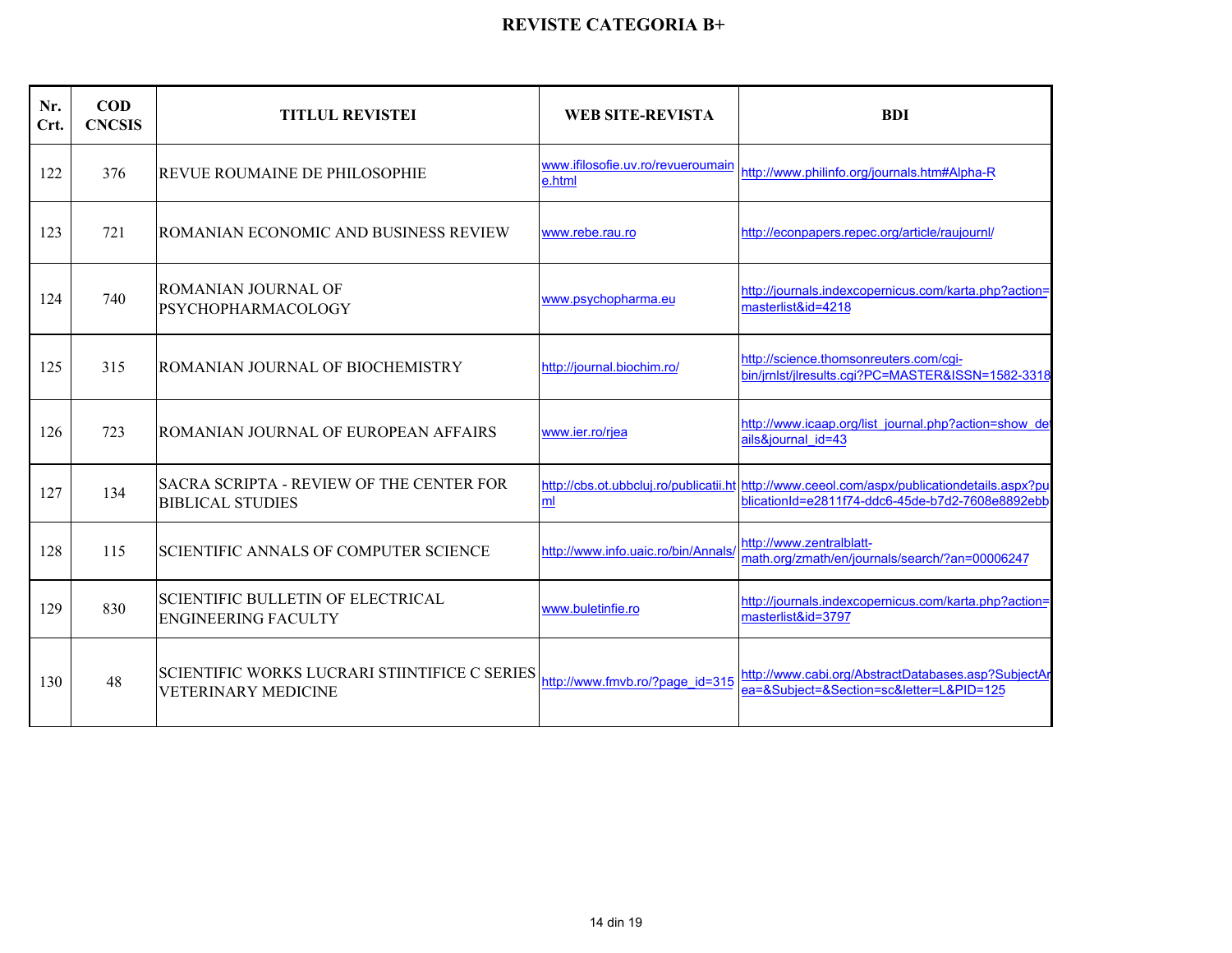| Nr.<br>Crt. | $\bf{COD}$<br><b>CNCSIS</b> | <b>TITLUL REVISTEI</b>                                   | <b>WEB SITE-REVISTA</b>                             | <b>BDI</b>                                                                                                                                    |
|-------------|-----------------------------|----------------------------------------------------------|-----------------------------------------------------|-----------------------------------------------------------------------------------------------------------------------------------------------|
| 131         | 506                         | SOCIOLOGIE ROMANEASCA                                    | http://soc.contentlogic.ro                          | http://www.csa.com/ids70/serials_source_list.php?db=<br>socioabs-set-c                                                                        |
| 132         | 531                         | STUDIA UNIVERSITATIS BABES BOLYAI<br>THEOLOGIA CATHOLICA | h cat/                                              | http://www.studia.ubbcluj.ro/serii/t http://www.ceeol.com/aspx/publicationdetails.aspx?pu<br>blicationid=b2d21f8b-6895-4d9b-8944-a3f396d05d9c |
| 133         | 522                         | STUDIA UNIVERSITATIS BABES BOLYAL<br><b>GEOGRAPHIA</b>   | http://www.studia.ubbcluj.ro/serii/g<br>eographia/  | http://www.aqiweb.org/georef/PDF/seralphs.pdf                                                                                                 |
| 134         | 528                         | STUDIA UNIVERSITATIS BABES BOLYAL<br><b>OECONOMICA</b>   |                                                     | http://studiaoeconomica.ubbcluj.ro http://www.ceeol.com/aspx/publicationdetails.aspx?pu<br>blicationId=d1dc45ae-9a61-4474-8d93-b33e733fa52d   |
| 135         | 532                         | STUDIA UNIVERSITATIS BABES BOLYAI.<br><b>SOCIOLOGIA</b>  | ociologia/                                          | http://www.studia.ubbcluj.ro/serii/s http://www.ceeol.com/aspx/publicationdetails.aspx?pu<br>blicationId=acc0351d-bc6e-41e2-97c8-032a3870ca6d |
| 136         | 708                         | STUDIA UNIVERSITATIS BABES-BOLYAI BIOLOGIA               | iologia/                                            | http://www.studia.ubbcluj.ro/serii/b http://scientific.thomsonreuters.com/cqi-<br>bin/jrnlst/jlresults.cqi?PC=MASTER&ISSN=1221-8103           |
| 137         | 525                         | STUDIA UNIVERSITATIS BABES-BOLYAI<br><b>EUROPAEA</b>     | uropaea/                                            | http://www.studia.ubbcluj.ro/serii/e http://www.ceeol.com/aspx/publicationdetails.aspx?pu<br>blicationId=ae229005-2942-11d7-9885-000021fa9e2e |
| 138         | 521                         | STUDIA UNIVERSITATIS BABES-BOLYAI<br><b>GEOLOGIA</b>     | http://bioge.ubbcluj.ro/studia/                     | http://scientific.thomsonreuters.com/cgi-<br>bin/jrnlst/jlresults.cqi?PC=MASTER&ISSN=1221-0803                                                |
| 139         | 517                         | STUDIA UNIVERSITATIS BABES-BOLYAI<br><b>MATHEMATICA</b>  | http://www.studia.ubbcluj.ro/serii/<br>mathematica/ | http://www.zentralblatt-math.org/zmath/en/journals/                                                                                           |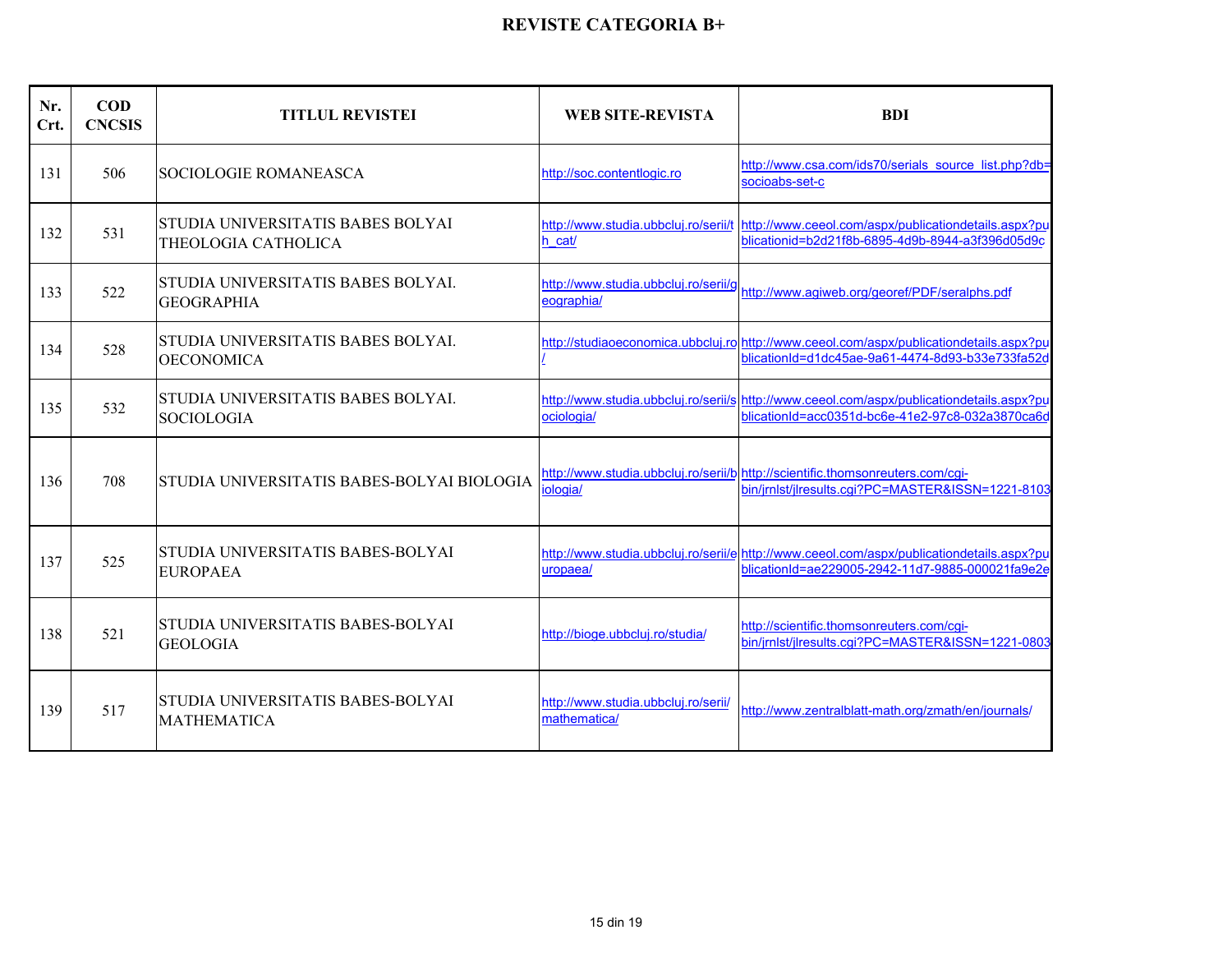| Nr.<br>Crt. | <b>COD</b><br><b>CNCSIS</b> | <b>TITLUL REVISTEI</b>                                                 | <b>WEB SITE-REVISTA</b>                             | <b>BDI</b>                                                                                                                                    |
|-------------|-----------------------------|------------------------------------------------------------------------|-----------------------------------------------------|-----------------------------------------------------------------------------------------------------------------------------------------------|
| 140         | 526                         | STUDIA UNIVERSITATIS BABES-BOLYAI NEGOTIA                              | egotia/                                             | http://www.studia.ubbcluj.ro/serii/n http://www.ceeol.com/aspx/publicationdetails.aspx?pu<br>blicationId=54e68cd6-014e-4625-b02c-46dd748dd5d0 |
| 141         | 530                         | STUDIA UNIVERSITATIS BABES-BOLYAI<br>PHILOLOGIA                        | hilologia/                                          | http://www.studia.ubbcluj.ro/serii/p http://www.ceeol.com/aspx/publicationdetails.aspx?pu<br>blicationId=79184fa9-11ad-49f6-a195-708d180a26ee |
| 142         | 524                         | STUDIA UNIVERSITATIS BABES-BOLYAI<br><b>PHILOSOPHIA</b>                | hilosophia/                                         | http://www.studia.ubbcluj.ro/serii/p http://www.ceeol.com/aspx/publicationdetails.aspx?pu<br>blicationId=f040d4d9-fb54-4688-aa46-9330a08ba894 |
| 143         | 518                         | STUDIA UNIVERSITATIS BABES-BOLYAI.<br><b>INFORMATICA</b>               | http://www.studia.ubbcluj.ro/serii/i<br>nformatica/ | http://www.zentralblatt-math.org/zmath/en/journals/                                                                                           |
| 144         | 527                         | STUDIA UNIVERSITATIS BABES-BOLYAL<br>PSYCHOLOGIA-PAEDAGOGIA            | sichologia/                                         | http://www.studia.ubbcluj.ro/serii/p http://www.lse.ac.uk/collections/IBSS/about/Journals<br>subjects/Psychology js.htm                       |
| 145         | 539                         | STUDIA UNIVERSITATIS BABES-BOLYAL<br>THEOLOGIA CATHOLICA LATINA        | h cat lat/                                          | http://www.studia.ubbcluj.ro/serii/t http://www.ceeol.com/aspx/publicationdetails.aspx?pu<br>blicationId=80579873-1c57-41d3-badd-c48dca25674a |
| 146         | 538                         | STUDIA UNIVERSITATIS BABES-BOLYAL<br>THEOLOGIA ORTODOXA                | h orth/index en.html                                | http://www.studia.ubbcluj.ro/serii/t http://www.ceeol.com/aspx/publicationdetails.aspx?pu<br>blicationId=fd8f00a5-5549-11d7-9885-000021fa9e2e |
| 147         | 170                         | STUDIA UNIVERSITATIS PETRU MAIOR<br>PHILOLOGIA                         | a%20website/                                        | http://www.upm.ro/cercetare/studi http://www.ceeol.com/aspx/publicationdetails.aspx?pu<br>blicationid=d24c67d5-887e-4f9b-9803-6a571452b475    |
| 148         | 820                         | STUDIA UNIVERSITATIS VASILE GOLDIS DIN<br>ARAD, SERIA STIINTELE VIETII | http://www.studiauniversitatis.ro/                  | http://ebscohost.com/titleLists/a9h-journals.htm                                                                                              |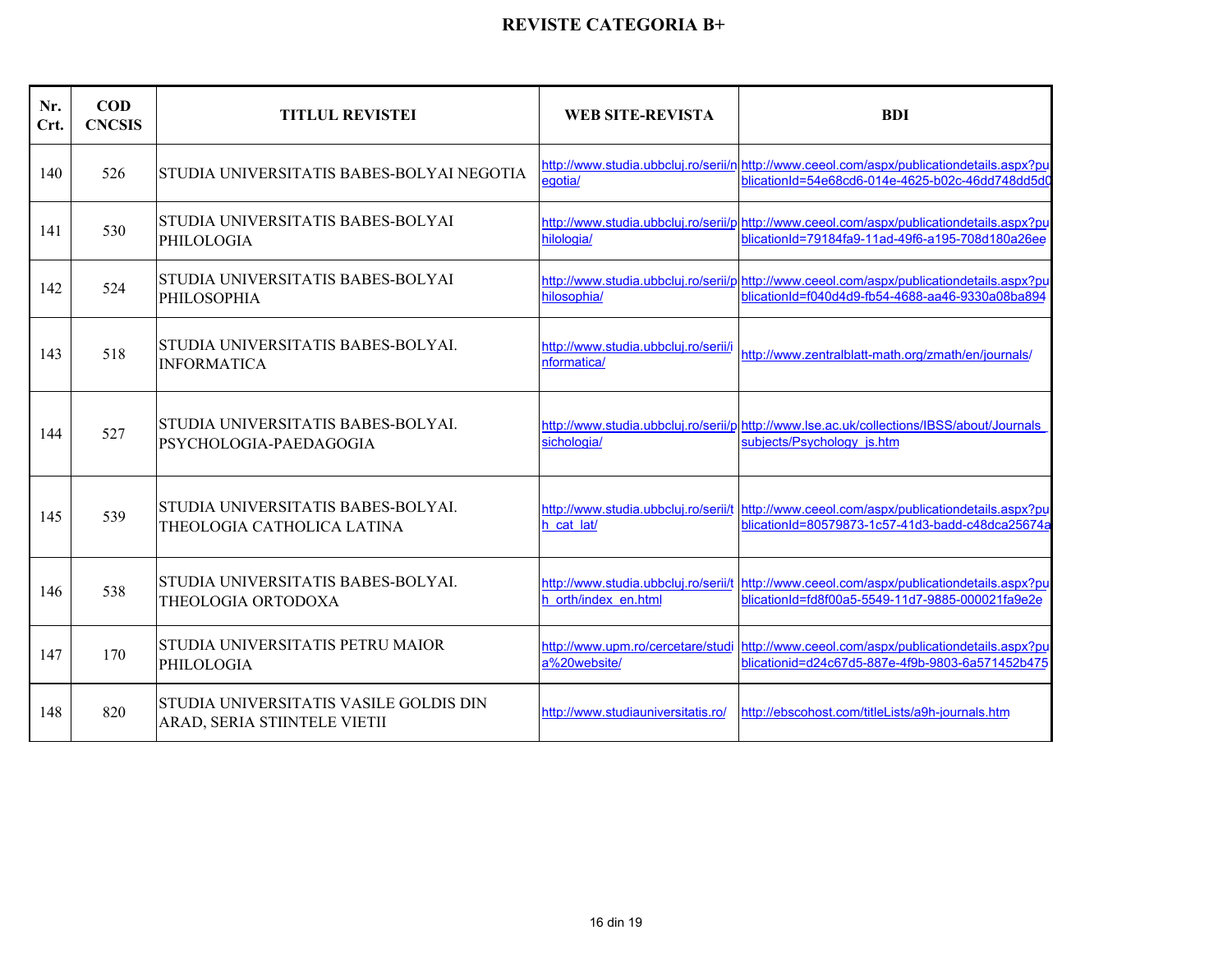| Nr.<br>Crt. | <b>COD</b><br><b>CNCSIS</b> | <b>TITLUL REVISTEI</b>                                                                                                                                                                                         | <b>WEB SITE-REVISTA</b>                      | <b>BDI</b>                                                                                               |
|-------------|-----------------------------|----------------------------------------------------------------------------------------------------------------------------------------------------------------------------------------------------------------|----------------------------------------------|----------------------------------------------------------------------------------------------------------|
| 149         | 664                         | STUDII DE STIINTA SI CULTURA                                                                                                                                                                                   | www.revista-studii-uvvq.ro                   | http://www.ceeol.com/aspx/publicationdetails.aspx?pu<br>blicationId=106c7c9f-5e37-44f1-bce2-9e6423e88198 |
| 150         | 333                         | STUDII SI CERCETARI DE CALCUL ECONOMIC SI<br>CIBERNETICA ECONOMICA                                                                                                                                             | http://www.revcib.ase.ro/                    | http://journals.indexcopernicus.com/karta.php?action=<br>masterlist&id=4066                              |
| 151         | 498                         | STUDII SI CERCETARI STIINTIFICE - CHIMIE SI<br>INGINERIE CHIMICA, BIOTEHNOLOGII, INDUSTRIE<br><b>ALIMENTARA</b>                                                                                                | http://pubs.ub.ro/?pg=revues&rev<br>$=cscc6$ | http://catalog.viniti.ru/si.asp                                                                          |
| 152         | 559                         | STUDII SI CERCETARI STIINTIFICE, SERIA<br><b>BIOLOGIE</b>                                                                                                                                                      | http://pubs.ub.ro/?pg=revues&rev<br>$=$ scsb | http://scientific.thomsonreuters.com/cgi-<br>bin/jrnlst/jlresults.cgi?PC=MASTER&ISSN=1224-<br>919X       |
| 153         | 455                         | STUDII SI CERCETARI STIINTIFICE, SERIA<br><b>MATEMATICA BACAU</b>                                                                                                                                              | www.ub.ro/pubs/scssm                         | http://www.zentralblatt-<br>math.org/zmath/en/journals/search/                                           |
| 154         | 321                         | <b>SUDURA</b>                                                                                                                                                                                                  | www.revista-sudura-asr.ro                    | http://www.csa.com/factsheets/supplements/weldasrc.<br>php                                               |
| 155         | 747                         | SURVEYS IN MATHEMATICS AND ITS<br><b>APPLICATIONS</b>                                                                                                                                                          | www.utgjiu.ro/math/sma/                      | http://www.zentralblatt-math.org/zmath/en/journals/                                                      |
| 156         | 635                         | TEHNOLOGIA INOVATIVA - REVISTA<br><b>CONSTRUCTIA DE MASINI</b>                                                                                                                                                 | http://www.ictcm.ro/                         | http://www.csa.com/ids70/serials_source_list.php?db=<br>materials-set-c                                  |
| 157         | 605                         | TERAPEUTICA FARMACOLOGIE SI TOXICOLOGIE<br><b>CLINICA</b>                                                                                                                                                      | http://www.terapeutica.ro/                   | http://journals.indexcopernicus.com/karta.php?action=<br>masterlist&id=3436                              |
| 158         | 218                         | THE ANNALS OF DUNAREA DE JOS UNIVERSITY OF<br>GALATI, FASCICLE XII, WELDING EQUIPMENT AND<br>TECHNOLOGY / ANALELE UNIVERSITATII<br>DUNAREA DE JOS DIN GALATI, FASCICULA XII,<br>UTILAJUL SI TEHNOLOGIA SUDARII | http://www.rs.ugal.ro/annals.htm             | http://www.csa.com/ids70/serials_source_list.php?db=<br>materials-set-c                                  |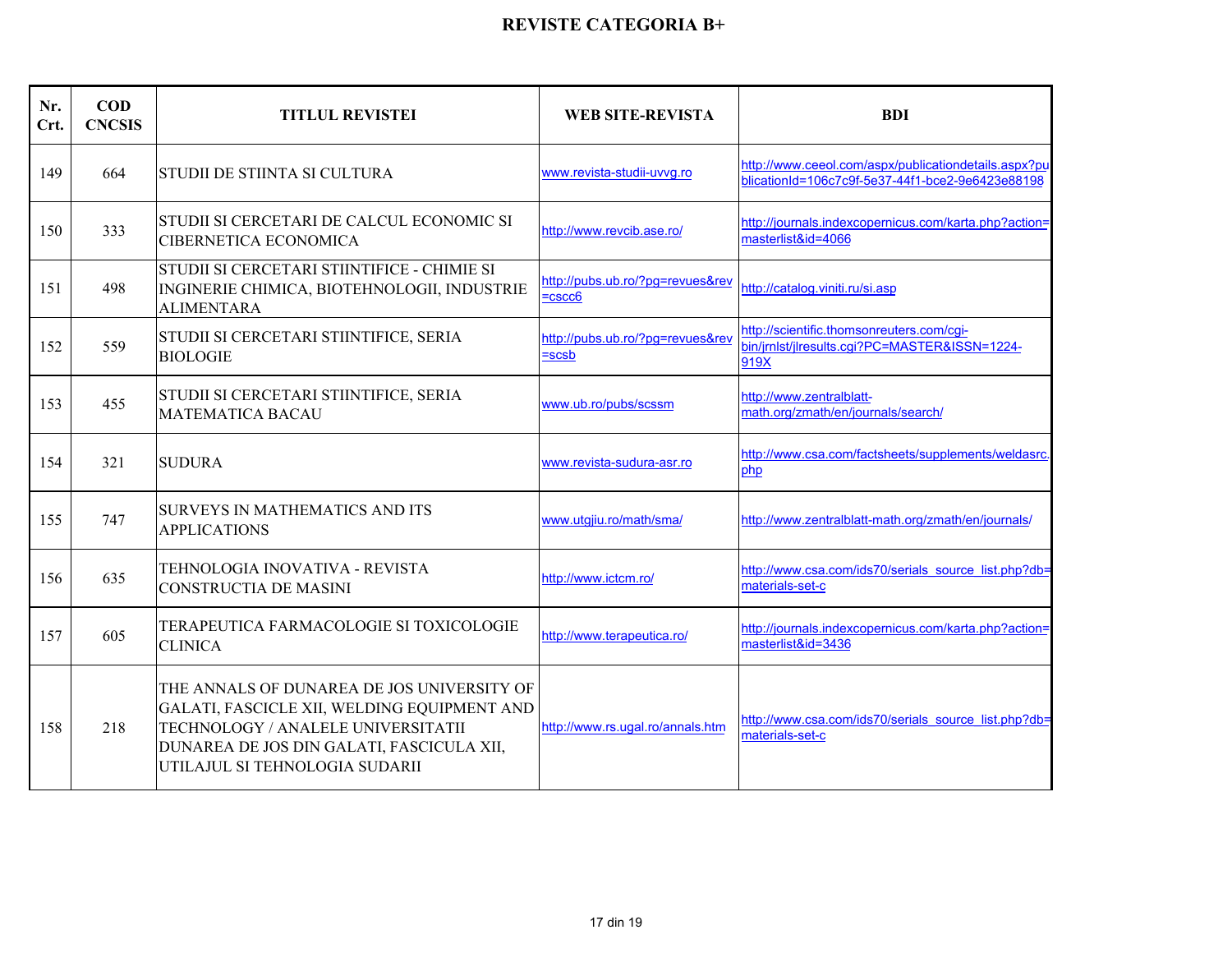| Nr.<br>Crt. | <b>COD</b><br><b>CNCSIS</b> | <b>TITLUL REVISTEI</b>                                                                                                                                             | <b>WEB SITE-REVISTA</b>                     | <b>BDI</b>                                                                                               |
|-------------|-----------------------------|--------------------------------------------------------------------------------------------------------------------------------------------------------------------|---------------------------------------------|----------------------------------------------------------------------------------------------------------|
| 159         | 825                         | THE ANNALS OF THE "STEFAN CEL MARE"<br>UNIVERSITY SUCEAVA. FASCICLE OF THE<br>FACULTY OF ECONOMICS AND PUBLIC<br><b>ADMINISTRATION</b>                             | www.seap.usv.ro/annals                      | http://ideas.repec.org/s/scm/ausvfe.html                                                                 |
| 160         | 98                          | THE ANNALS OF THE UNIVERSITY DUNAREA DE<br>JOS OF GALATI, FASCICLE VI FOOD TECHNOLOGY,<br><b>NEW SERIES</b>                                                        | www.ann.ugal.ro/tpa/                        | http://www.csa.com/ids70/serials_source_list.php?db=<br>techresearch-set-c                               |
| 161         | 56                          | THE ANNALS OF UNIVERSITY DUNAREA DE JOS OF<br>GALATI, FASCICLE VIII, TRIBOLOGY / ANALELE<br>UNIVERSITATII DUNAREA DE JOS DIN GALATI,<br>FASCICOLA VIII, TRIBOLOGIE | 8Tribology/index.htm                        | http://www.om.ugal.ro/AnnalsFasc http://www.csa.com/ids70/serials_source_list.php?db=<br>mechtrans-set-c |
| 162         | 868                         | THE ANNALS OF VALAHIA UNIVERSITY OF<br>TARGOVISTE, LETTERS SECTION                                                                                                 | http://fsu.valahia.ro/annaleslettre.<br>htm | http://journals.indexcopernicus.com/karta.php?action=<br>masterlist&id=4563                              |
| 163         | 157                         | THE ROMANIAN ECONOMIC JOURNAL                                                                                                                                      | http://www.rejournal.eu/                    | http://econpapers.repec.org/article/rejjournl/                                                           |
| 164         | 832                         | THEORETICAL AND APPLIED ECONOMICS /<br>ECONOMIE TEORETICA SI APLICATA                                                                                              | http://www.ectap.ro/                        | http://www.icaap.org/list_journal.php?action=show_de<br>ails&journal id=77                               |
| 165         | 872                         | THEORETICAL AND EMPIRICAL RESEARCHES IN<br><b>URBAN MANAGEMENT</b>                                                                                                 | http://www.um.ase.ro/                       | http://ideas.repec.org/s/rom/terumm.html                                                                 |
| 166         | 367                         | TIMISOARA MEDICAL JOURNAL                                                                                                                                          | http://www.tmj.ro/                          | http://www.siicsalud.com/lmr/listamrevhtm.php?letra=<br>T&fte=Imf                                        |
| 167         | 323                         | TRAVAUX DE L'INSTITUT DE SPEOLOGIE EMILE<br><b>RACOVITZA</b>                                                                                                       | http://speotravaux.iser.ro/                 | http://science.thomsonreuters.com/cgi-<br>bin/jrnlst/jlresults.cqi?PC=MASTER&ISSN=0301-9187              |
| 168         | 182                         | TRAVAUX DU MUSEUM NATIONAL D'HISTOIRE<br>NATURELLE GRIGORE ANTIPA                                                                                                  | www.travaux.ro                              | http://science.thomsonreuters.com/cgi-<br>bin/jrnlst/jlresults.cgi?PC=MASTER&Word=antipa                 |